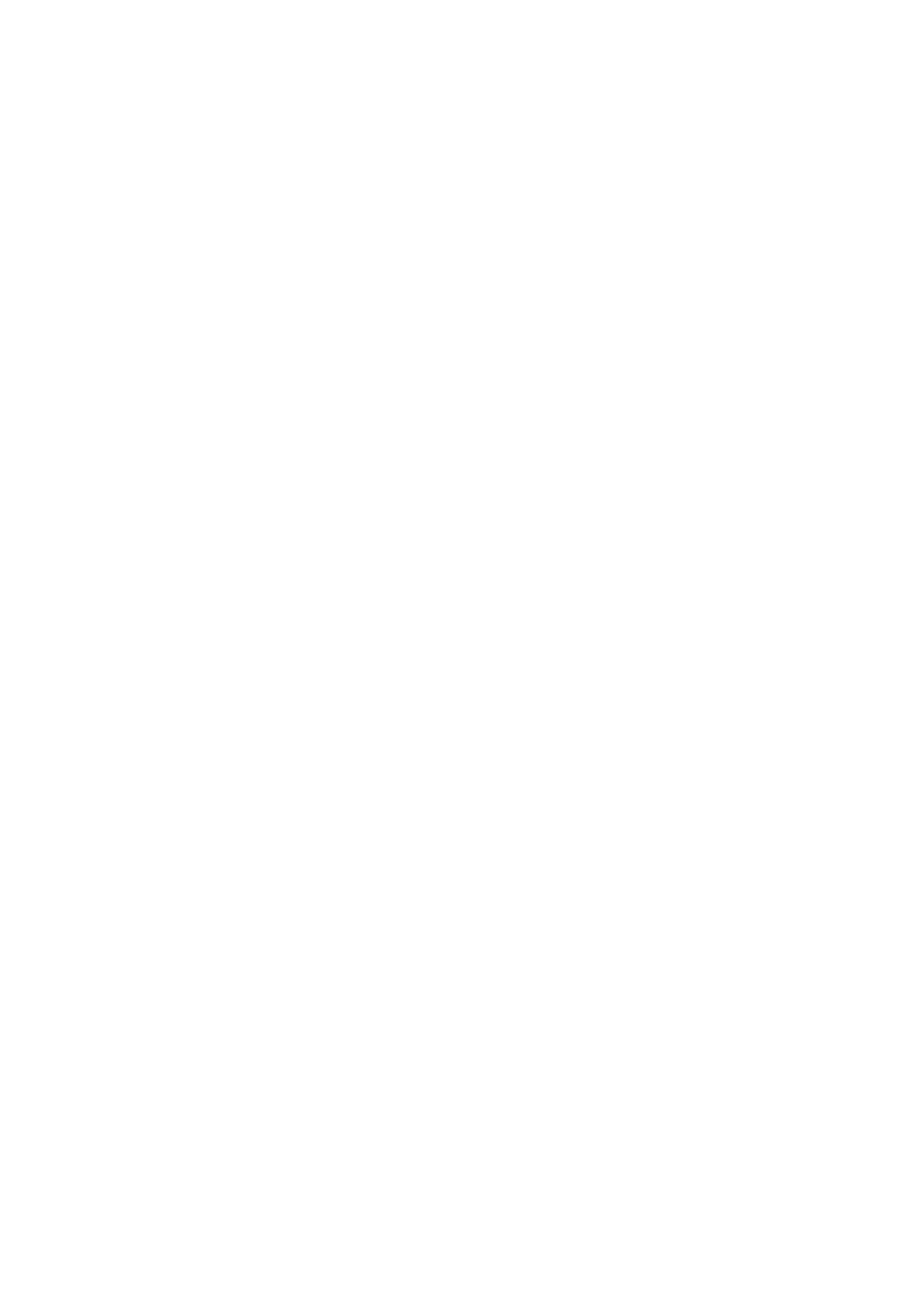*پژوهشنامهٔ انتقادی متون و برنامههای علوم انسانی،* پژوهشگاه علوم انسانی و مطالعات فرهنگی ماهنامهٔ علمی (مقالهٔ علمی ــ یژوهشی)، سال ۲۲، شمارهٔ ۲، اردیبهشت ۱۴۰۱، ۳۵۳ ـ ۳۷۶

# تحليلي پر نظرية بولطلا؛ يا نگاهي به كتاب «درآمدي بر نظرية يولطلا: نظام يولي تمدن نوين اسلامي»

وهاب قليچ\*

#### جكيده

امروزه چالشهای خلق پول بــدون پشــتوانه در بــرهم زدن تعــادل6ـای اقتصــادی و ایجـاد شکاف طبقاتی محل بحث محافل کارشناسی قرار دارد. ناظر بــه ایــن چــالش۵حـا، برخــی از محققین پیشنهاد جایگزینی «پولطلا» بهجای پول اعتباری را مطرح کردهاند. کتــاب «درآمــدی بر نظريه پولطلا: نظام پولي تمدن نوين اسـلامي» مهمتـرين كتـاب نگــارش شــده در تبيــين نظریه پولطلا در بازار نشر ایران است. مقاله حاضر سبعی داشته بـا رویکـردی علمـی و بـا نگاهی بـه کتـاب مـذکور، بـه نقـد و بررســی نظریــه پــولطلا بپردازنــد. ایــن مقالــه چنــین نتيجه مي گيرد كه عليرغم وجود دغدغه ارزشمند مولفان در رفع چــالش هــاي نظــام پــولي و بانكي و هدف قرار دادن معضل «خلق بي ضابطه يول» و تبيين مناسب ابعاد نظريه، درنهايت نتوانستهاند به ابهامها و پرسشهای اساسـی پیرامـون نظریــه، پاسـخ علمـی و قـانع۶کننـدهای ارائه نمایند. بهنظر می رسد استفاده موازی از طلا در مبادلات اقتصادی در کنار پول اعتبـاری ضابطهمند (و نه حذف کامل پول اعتباری) گزینه معقول تری برای پیشنهاددهی به نظام پــولی كشور ىاشد.

**کلیدواژهها:** نقد کتاب، نظریه یولطلا، یول اعتباری، نظام یولم ، بانک مرکزی.

\* استادیار، علوم اقتصادی، عضو هیأت علمی، پژوهشکدهٔ پــولی و بــانکی بانـک مرکــزی، تهــران، ایــران، vahabghelich@gmail.com تاریخ دریافت: ۱۴۰۰/۰۸/۱۰، تاریخ پذیرش: ۱۴۰۱/۰۱/۱۶

 $\odot$ Copyright © 2018, This is an Open Access article distributed under the terms of the Creative Commons Attribution 4.0 International, which permits others to download this work, share it with others and Adapt the material for any purpose.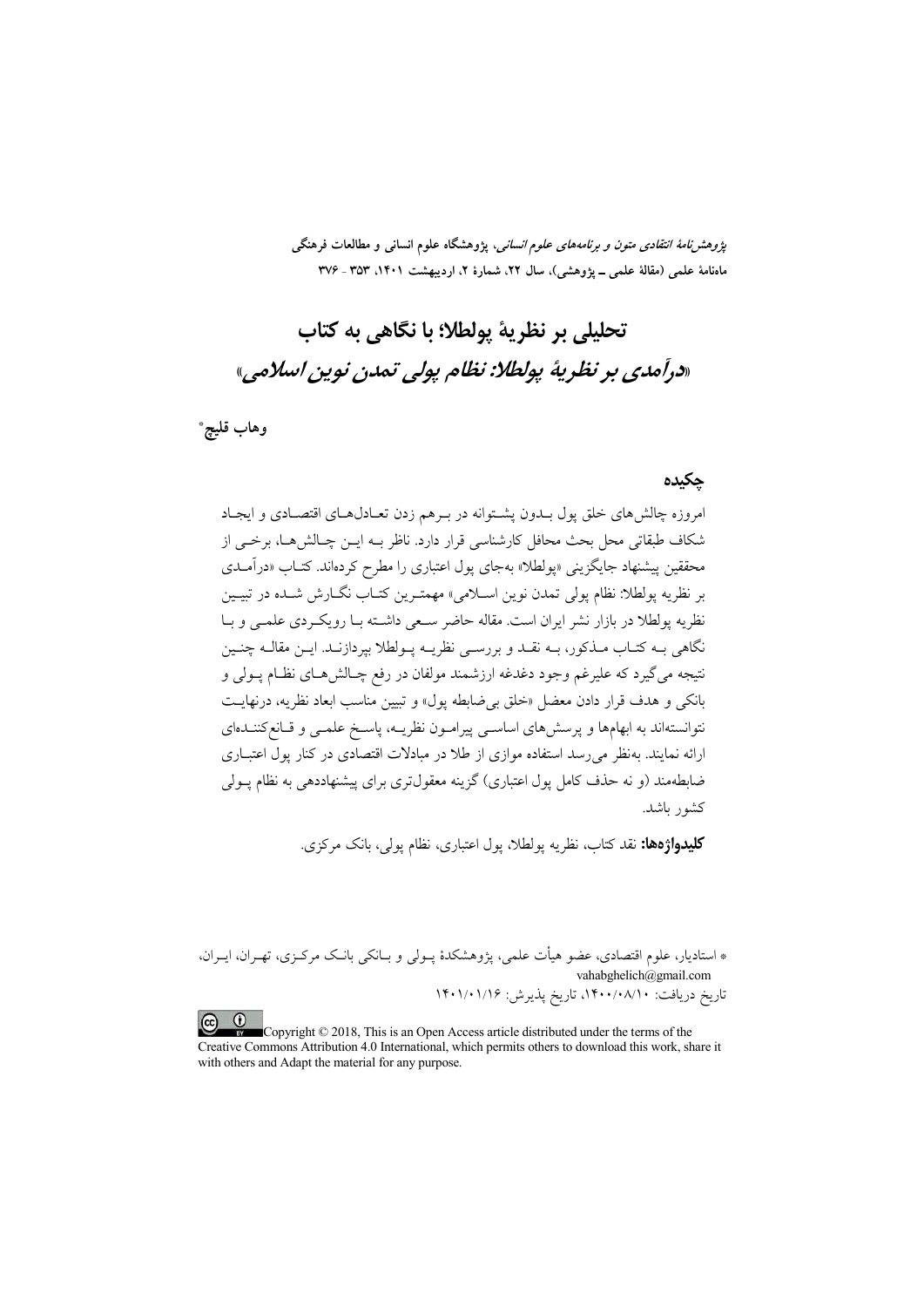#### 1. مقدمه

از جمله چالشهای بزرگ اقتصـاد ایــران بــه نظــام پــولی و بــانکی اَن برمــیگــردد. امــروزه سامان یافتن وضعیت اقتصاد بدون اصلاح و تحول در نظام پولی و بانکی سخت قابل تصـور و درک است. در این میان خلق پول بی ضابطه و عـدم تناسـب آن بـا رشـد حقیقـی اقتصـاد بهعنوان یکی از معضلات مهم نظام پولی کشور برشمرده میشود. شدت نفـوذ و تـاثیر ایــن معضل به حدی است که عمده اقتصـاددانان کشـور در فهرسـت اهـم مشـکلات اقتصـادی کشور، حتما نامی از چالشهای خلق پول به میان می[ورند.

در این راستا، کارشناسان و اقتصاددانان داخلی و خارجی هریک به فراخور مبانی نظـری و بینشی خود راهکارهـایی را بـرای رهـایی از چـالش مـذکور عنـوان نمـودهانـد. ازجملـه پیشنهادهای مطرح شده که در چندسـال اخیـر بـه نحـو ملمـوس5تـری در محافـل علمـی و رسانهای کشور بازتاب داشته است، «نظریه ٰیولطلا» است.

کتاب *«درآمدی بر نظریه پولطلا: نظام پولی تمبدن نسوین اسپلامی» یکی* از کتبابههای برجسته در تبیین این نظریه است که میتوان آن را تلاشی دغدغهمند با نیت رفع چالشهای نظام پولی و بانکی و ارائه الگویی جدید و ساختارشکنانه دانسـت کـه پیشـنهاد جــایگزینی پولطلا به جای پول رایج در مناسبات اقتصادی را طرح میکند.

هدف از مقاله حاضر که به روش توصیفی-اسـتدلالی تــدوین شــده اسـت، کمـک بــه اصلاح بینش مولفان کتاب و روشن سازی ابعاد ناشناخته این نظریه برای مخاطبـان اسـت تـا از این رهگذر، تدقیقی بهتر در مسیر علمی و تحلیلی کارشناسان دغدغــهمنــد در نشــر ســایر أثار مرتبط حاصل آيد. ايــن مقالــه بــراي تحقــق هــدف مطلــوب، ابتــدا اثــر را در دو قالــب شناسنامهای و ساختاری معرفی میکند؛ سپس با بیان تفکیکشده «امتیازات و نقاط قـوت» و «کاستیها و نقاط ضعف» به نقد و بررسی کتاب در دو محور «شکلی» و «محتوایی» پرداختـه و در ذیل آن، توصیههایی مبنی بر اصلاح و یا تکمیل پژوهش ارایه می نماید.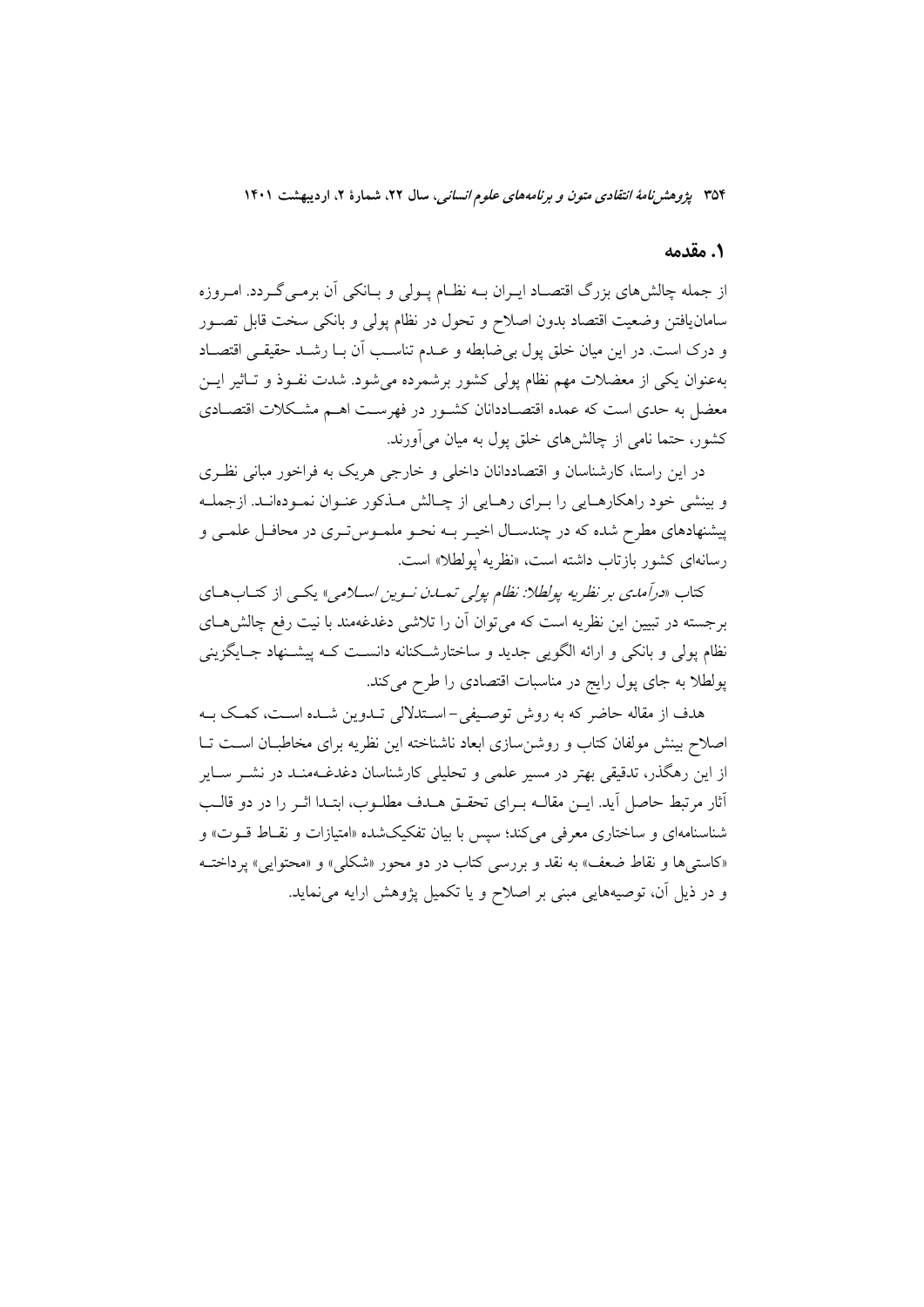# ٢. معرفي کلي اثر

# ۱.۲ شناسنامهٔ اثر

كتـــاب «درآمـــايني بـــر نظريـــه يـــولطلا: نظـــام يـــولي تمـــان نـــوين اســـلامي» بـــه قلـــم سیدمحمدحسـین متـولی امـامی و محمدحسـن غلامـی در سـال ۱۳۹۹ توسـط انتشـارات کتابفردا و با حمایت موسسه تحقیقات راهبردی تمدن اسلامی (متا) در ۲۷۴ صفحه منتشـر شده است.

#### ۲.۲ ساختار اثر

کتاب حاضر شامل یک مقدمه، ۴ فصل و دو ضمیمه همراه با کتابنامه، نمایــه و دو چکیــده عربی و انگلیسی است.

| д |
|---|
|---|

| شماره صفحات | عنوان                               | ترتيب       |
|-------------|-------------------------------------|-------------|
| $YY - YV$   | مفاهيم وكليات                       | فصل اول     |
| ۱۳۸–۴۵      | بررسي فقهي نظريه پولطلا             | فصل دوم     |
| $Y1Y-1Y9$   | الگوی پولطلا در شرایط جمهوری اسلامی | فصل سوم     |
| $YYA-YYY$   | ملحقات                              | فصل چهارم   |
| 739-779     | نتىجەگىرى                           | نتيجه گير ي |
| $YQ - YYV$  | ضمائم                               | ضمائم       |

# ۳.۲ خاستگاه اثر

بنابه نكات اشاره شـده در مقدمـه كتـاب، ايـن اثـر بـه يشـتوانه بـيش از ده سـال مطالعـات کتابخانهای و میدانی و ارزیابی مبادلات طلا بین بازار طـلای ایـران و کشـورهای همسـایه تهیه شده و طرح پیشنهادی موسسه تحقیقات راهبردی تمدن اسلامی (متــا) بــرای خــروج از بحران اقتصادی امروز ایران و جهان را تببین میکند. این کتـاب، خاسـتگاه ایـده خـود را بـه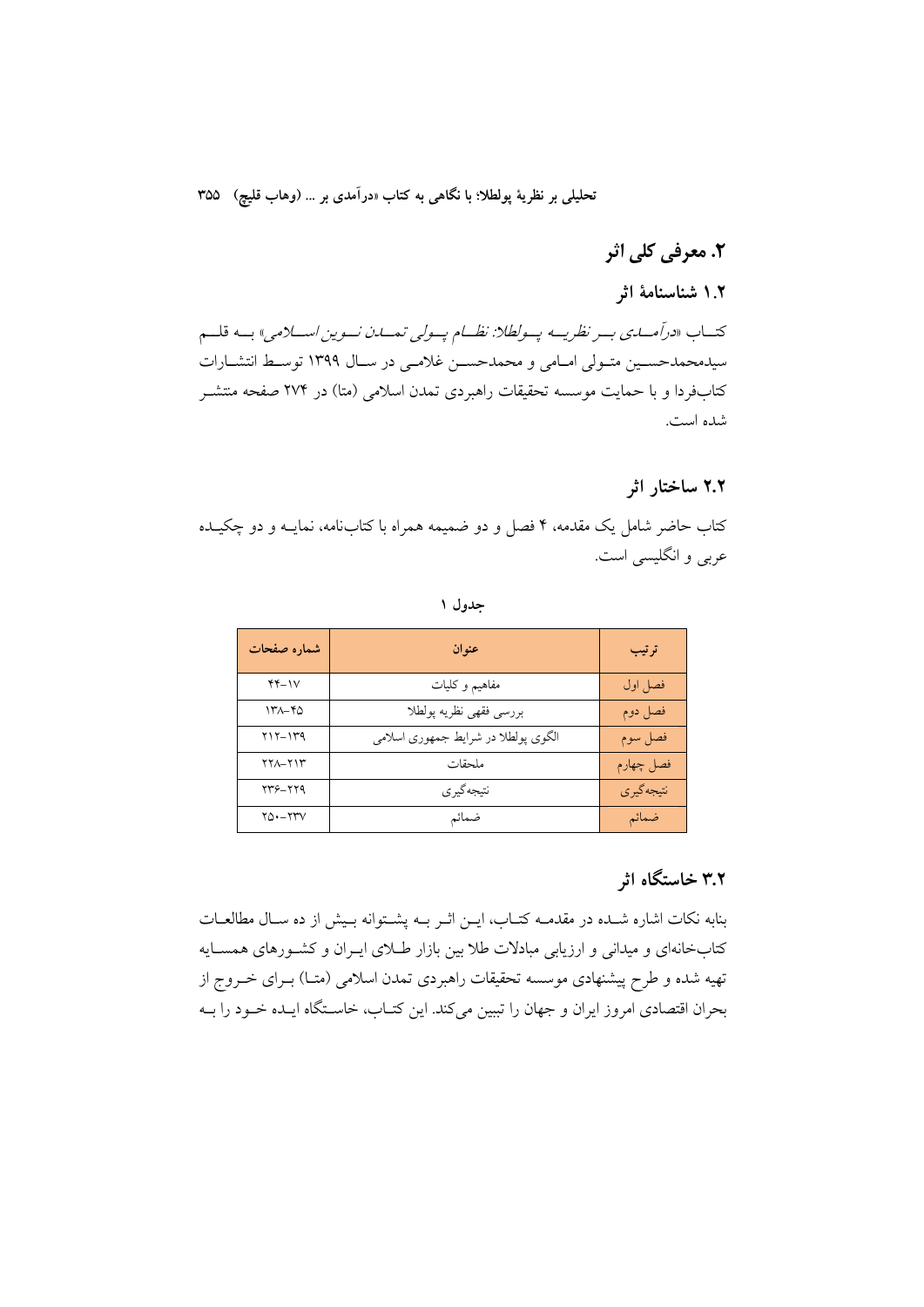مبانی فکری و انقلابی جمهوری اسلامی و فقه شیعی متصل دانسته و آن را در تقابل صـریح با نظام يولي حاكم بر اقتصاد جهان عنوان مي دارد.

# ۴.۲ چهارچوب مفهومی و روششناختی اثر

چهارچوب مفهومی کتاب به طرح نظریه پولطلا اختصاص دارد. در یک نقد درون ساختاری باید گفت این کتاب به نحو منظم و ساختارمندی مباحث را به ترتیب طـرح نمـیکنـد و در تبیین نظریه خود، سیر بحث منسجم همراه با نقطه شـروع و پایـان مشـخص نـدارد، گرچــه درنهایت خواننده می تواند از میان مطالب پراکنده کتاب، تاحـدودی بـه کلیـات چهـارچوب مفهومي نظريه پولطلا پي ببرد.

شروع بحث از این فرضیه است که «با توجه به آثــار غیرشــرعی و غیرانســانی و تبعــات اجتمـاعي و اقتصـادي پـول اعتبـاري، پـول جامعـه اسـلامي نمـيتوانـد از نـوع پـولهـاي اعتباری باشد و بنابراین پول اعتباری مورد امضای شــارع مقــدس نیســت.» (متــولی امــامی و غلامی، ۱۳۹۹: ۵۰). به عبارتی پیشفرض اساسی نظریــهپـردازی پـولطلا آنسـت کـه یـول اعتباری قدرت برقراری ثبات و عـدالت را در اقتصـاد نـدارد و ریشــه مشـكلات اقتصـادی کشور از یول اعتباری نشأت گرفته است.

با اين پيشفرض، نظريه با اين سوال مهم روبرو مي شود كه حـال چــه جــايگزيني بــراي یول اعتباری قابل تصور است؟ در اینجا اثر از ایده پولطلا رونمایی می کنـد و بیـان مـی دارد: «پول معیار در اسلام، پول کالایی است؛ یعنی پـولی کـه خـودش کـالا باشـد و جـزو سـبد کالاها بوده و ارزش واقعی داشته باشد. با توجه به ویژگی هـای خلقتــی طـلا، ویژگــی هــای قدسی اَن و همچنین با توجه به احتمال موضوعیت داشتن دینار و درهم مسکوک بــه ســکه رايج در برخي احكام اسلامي، ازجمله زكات، ديه و مضاربه، مـي تـوان گفـت يـول كـالايي مورد تائید اسلام، پولطلاست و تنها از این طریق امکـان تــامین اهــداف و اجــرای احکــام و آموزههای اسلامی ممکن خواهد بود» (همان). «جمهوری اسلامی، برای تـداوم آرمـانهـا و تحکیم اصول اخلاقی و انسانی خود، چارهای جز پذیرش پولطلا ندارد» (همان: ۱۴۱).

در مجموع می توان اذعان داشت این اثر از حیـث روش(شـناختی در دو گــام توصــیفی و تحلیلی خلاصه شده است: گام اول نفـی و طـرد کامـل پـول اعتبـاری و گــام دوم تبيـين و تشریح پولطلا به عنوان جایگزین کامل برای پول اعتباری.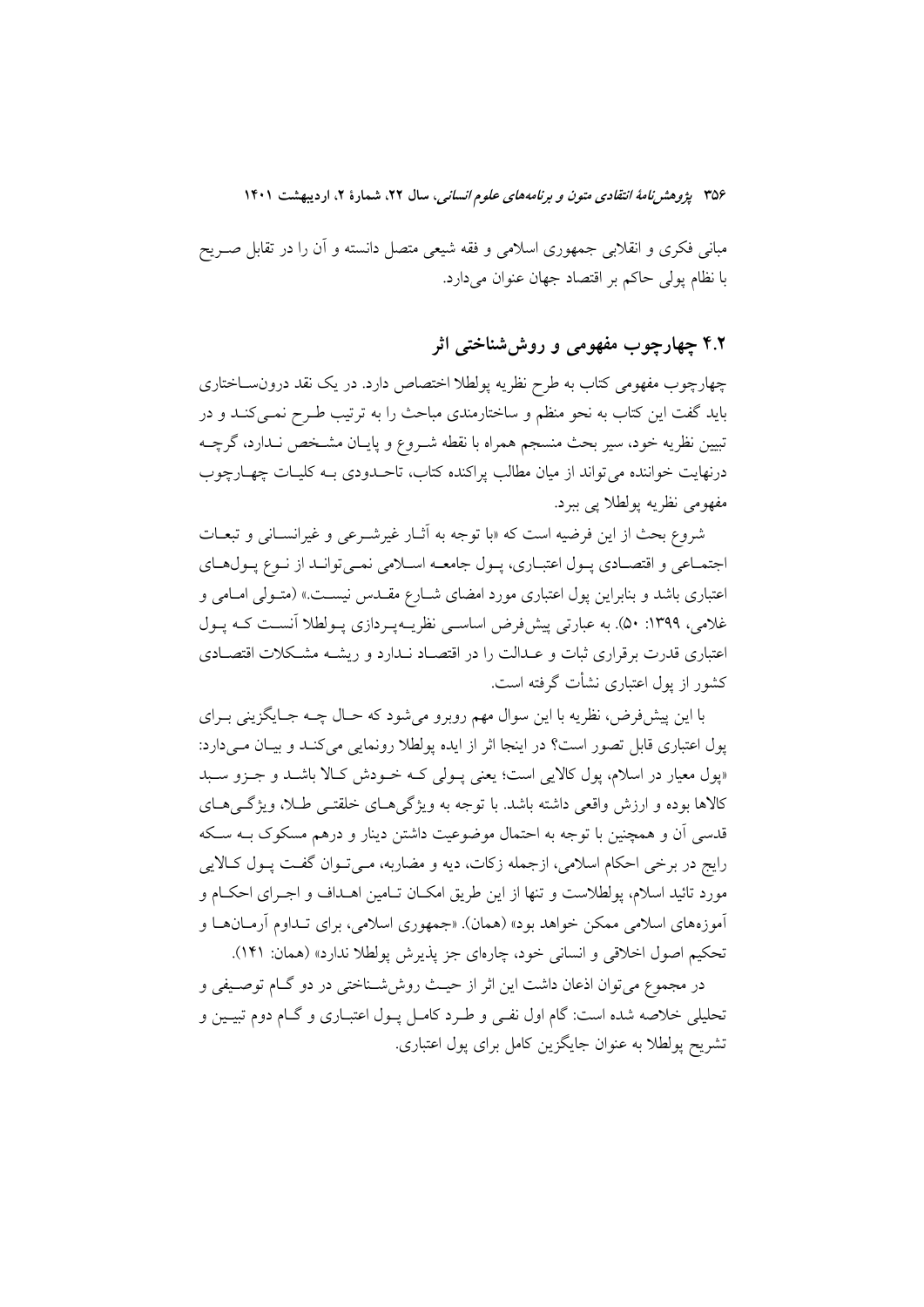تحليلي بر نظرية يولطلا؛ با نگاهي به كتاب «درآمدي بر … (وهاب قليچ) ٣٥٧

#### 3. علت انتخاب اثر

اثر «*درآمدي بر نظريه يولطلا: نظام يولي تمدن نوين اسلامي» د*ا مي تــوان يكــي از مهــم تــرين تلاش های جدی در بازار نشر ایران جهت تبیین نظریه پولطلا دانست. ایــن نظریــه بارهــا در محافل مختلـف علمـی و کرسـی هـای اندیشـهورزی کشـور بـه بحـث و بررسـی گـذارده شده است و طرفداران آن مـوجي از حركـتهـاي رسـانهاي و ترويجـي را نيـز در فضـاي مجازی و حقیقی شکل دادهاند. از این منظر ضروری می نماید تا نقدی بر نظریه مطـرح شــده در قالب یک مقاله علمی و یژوهشی تدوین و ارائه گردد.

# ۴. نقد و بررسی شکلی اثر

# ۱.۴ امتیازات و نقاط قوت شکلی

كتاب از حيث نوع و اندازه خط نگارشي و از جنبه فاصله خطـوط از هــم و حاشـيهگـذاري متن در وضعیت خوبی قرار دارد. مـتن کتـاب بسـیار روان و رسـا بـوده و بـا اصـطلاحات قابلفهم برای عموم مخاطبین تدوین شده است. در میان صفحات کتــاب بعضــا از اشــکال و تصاویر مرتبط استفاده شده است که به تفهیم مقصود مولفان کمک نموده است. جلـد رویــه کتاب به رنگ زرد طلایی و با گرافیکی از یک سکه شــش ضــلعی مــنقش بــه نــام زیبــای «علی»(علیهالسلام) و حاشیهنگاریهای مرسوم در متون قدیمی استفاده شـده اسـت کـه بـه خوبی به پولطلا اشاره دارد؛ گرچه بهتر بود در تصویر سکه از سکههای دایرهای بـا جزئیـات بیش تر استفاده می شد. جلد پشت کتاب نیز با همان رنگ و حاشیهنگاری و بـا نوشــتاری در معرفي اجمالي نظريــه پــولطلا در وضــعيت قابــل قبــولي قــرار دارد. چــاپ كتــاب در قطــع پالتویی است که با توجه به حجم مطالب، قطع مناسبی برای خوانندگان کتاب میباشد.

# ۲.۴ کاستی ها و نقاط ضعف شکله ِ

### ١.٢.٤ عنه ان كتاب

كتاب از عنــوان «درآمــدي بــر نظريــه پــولطلا: نظــام پــولي تمــدن نــوين اســلامي» اســتفاده كرده است. فارغ از اينكه درباره «نظريه بودن» يا «فرضيه بودن» ايده اين كتـاب جـاي بحـث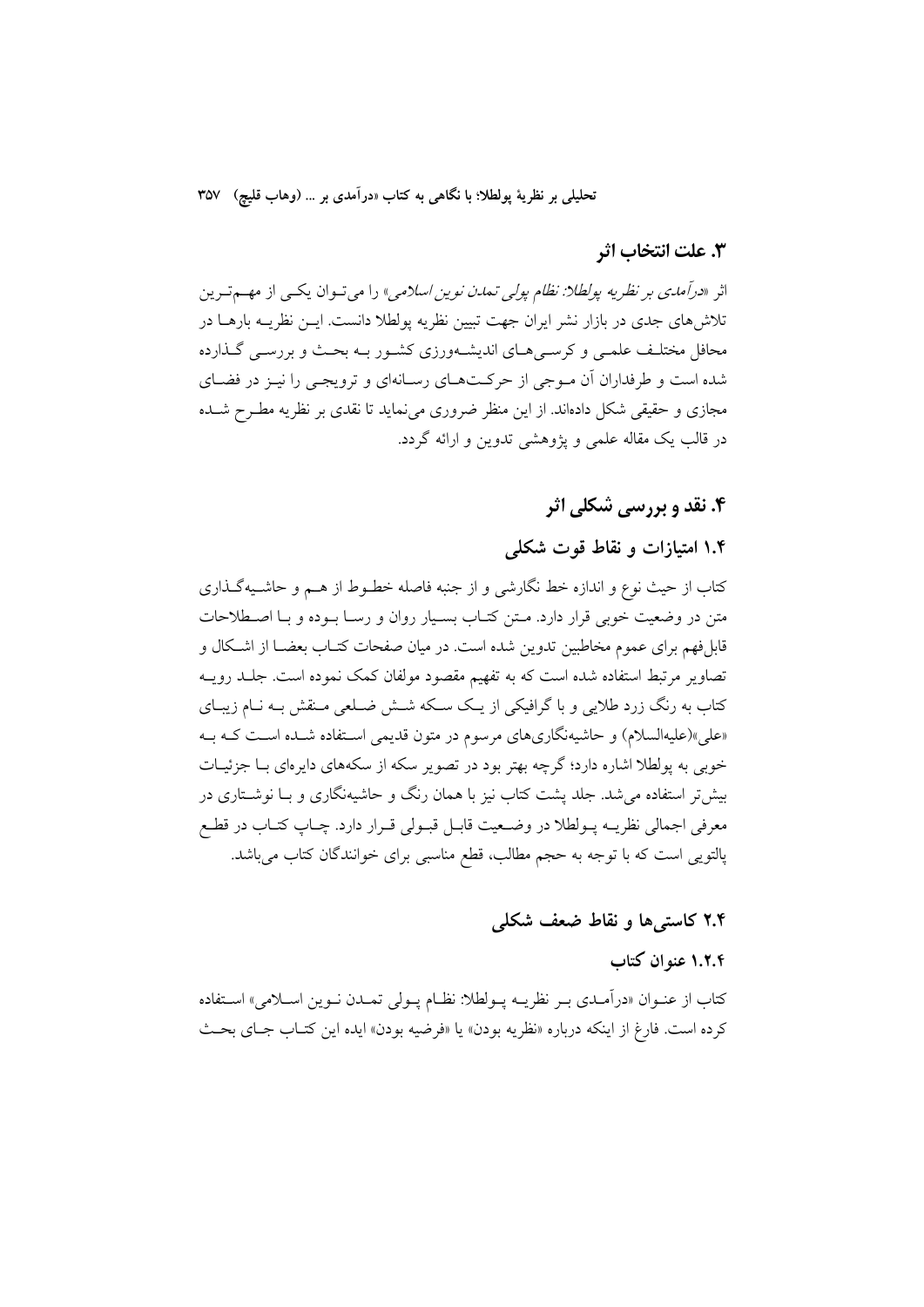وجود دارد، می توان به این نکته اشاره داشت که گرچه بهکارگیری پولطلا در نظام پولی یک تحول بزرگ به حساب می آید؛ اما نباید فراموش ساخت که تعریف یک نظام پولی صـرفا در نوع پول و نظام پرداخت خلاصه نمی شود؛ بلکه انواع سیاستهای پولی، ابزارهـای سیاسـت پولی، انواع بانکداری، انواع ابزارها و شیوههای بانکها در تجهیز و تخصـیص منـابع و ارائــه خدمات بانکی، نقش بانکداری مرکـزی در ثبـات پــولی و کمـک بــه رشــد و توســعه مــالی اقتصاد، حوزه بانکداری بینالملل و… همگی ذیل تعریف نظـام پـولی قـرار مـی گیرنـد. ایـن درحالی است که کتاب حاضر صرفا به مقوله پــولطلا در ابزارهــای پرداخــت و مقولــه خلــق پول تمرکز کرده و به سایر ابعاد مهم نظام پولی نپرداخته است. از ایــن حیــث عنــوان نمــودن «نظام پولی تمدن نوین اسلامی» در عنوان کتاب، چندان جامع و صحیح به نظر نمی رسد.

#### ۲.۲.۴ ایر ادهای تایبی و ویر استاری

گرچه متن کتاب از لحاظ ویراستاری در شـرایط خـوبی قـرار دارد امـا در برخـی از مـوارد اصطلاحات و کلمات دارای ایراد به چاپ رسیده است:

| ایراد ویراستاری                                                                                      | متن کتاب                                                                                          | صفحه |
|------------------------------------------------------------------------------------------------------|---------------------------------------------------------------------------------------------------|------|
| مرجع ضمیر مفرد «وی»، اسم جمع<br>«برخي فقها» است. بهتر بود عنوان مي شد<br>«یکی از این فقها معتقد است» | برخی فقها، دیدگاه جالب توجهی درباره ماهیت<br>پول اعتباری مطرح میکنند. وی معتقد است<br>پول اعتباري | ۲۳   |
| اشتباه تايبي كلمه «ذخيره»                                                                            | مطابق متون دینی، کسی که طلا و نقره فراوان<br>ذخير مي كند.                                         | ۵۸   |
| اشتباه تايبي كلمه «پولطلا»                                                                           | احتمال خصوصيت پوللا در باب ديه                                                                    | 11V  |
| اشتب <mark>اه تايپي كلمه «حكومتى»</mark>                                                             | و تنها یک راهکار حکومی است.                                                                       | ۱۳۱  |
| اشتباه تايپي كلمه «همان»                                                                             | سپس به مان نسبت از دیه مرد یا زن را برای                                                          | ۲۲۳  |
| اشتباه تایپی کلمه «وضعیت» و «را»                                                                     | نقد وضعیف پولی به این شکل، مردم با متوجه عمق<br>فاجعه كرده و…                                     | ۲۲۵  |
| دوبار این منبع در بخش منابع ذکر شده است.                                                             | منبع «ماهيت حقوقى اضافهبرداشت بانكها از<br>بانک مرکزی»                                            | ۲۵۸  |

جدول ۲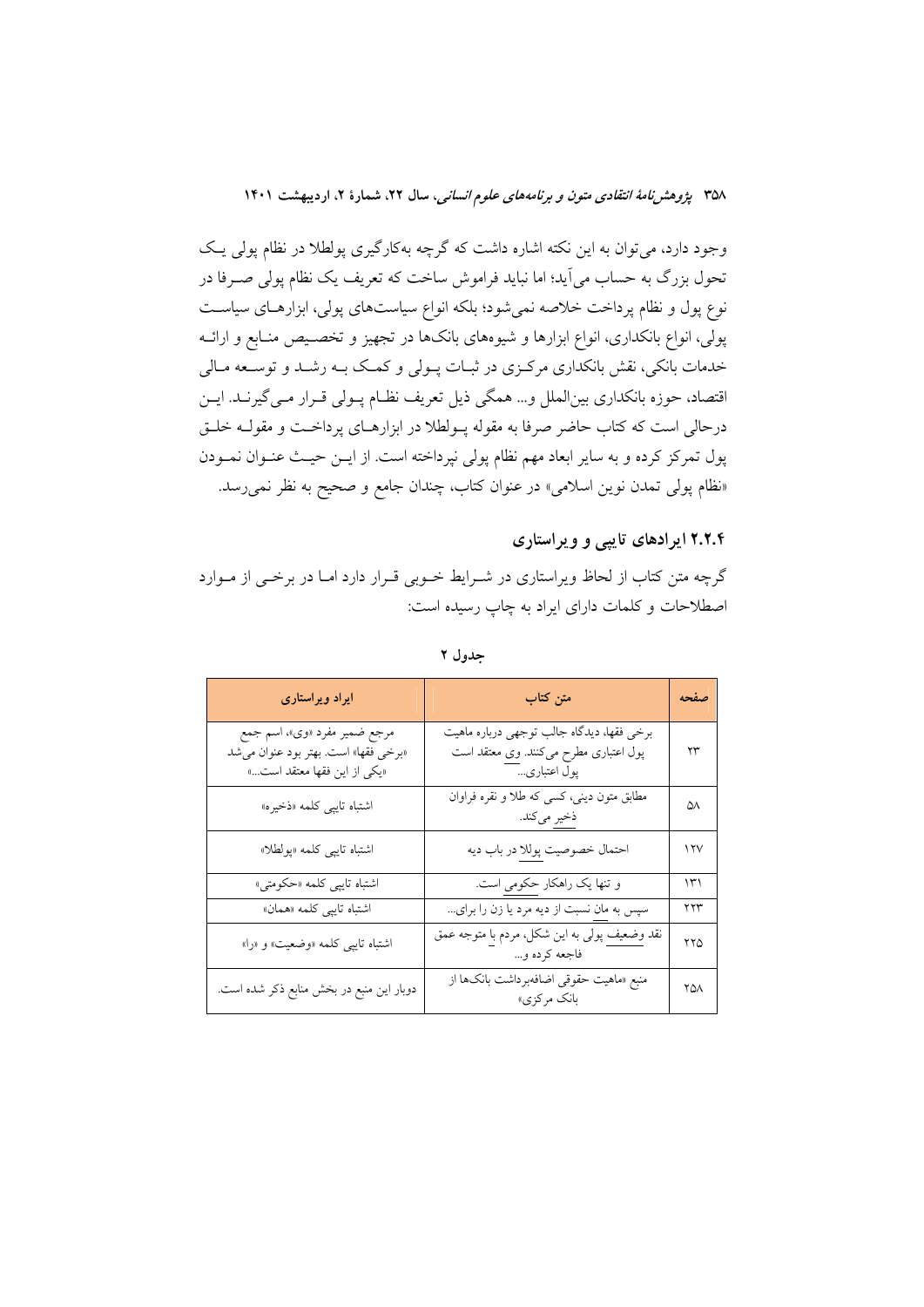تحليلي بر نظرية يولطلا؛ با نگاهي به كتاب «درآمدي بر … (وهاب قليچ) ٣٥٩

| علىرغم آنكه در كتاب چندبار به<br>مصاحبههای موسویان (به عنوان منتقد) اشاره<br>شده است، اما در منابع انتهایی این اثر معرفی | «منابع كتاب» |  |
|--------------------------------------------------------------------------------------------------------------------------|--------------|--|
| نشده است. این درحالی است که منبع<br>مصاحبه دژپسند در ص ۲۵۵ ذکر شده است.                                                  |              |  |

### ۵. نقد و بررسی محتوایی اثر

# ۱.۵ امتیازات و نقاط قوت محتوایی

نویسـندگان سـعي بسـياري در پوشـش ابعـاد همـهجانبـه نظريـه خـود داشـتهانـد. پاسـخ (هرچند ناقص) به برخی از شبهات و پرسشهای ناقدین، استفاده مناسب و بـهجـا از منـابع قرآنی و روایی همراه با ذکر کامل متن عربی و منابع آن، بهرهگیــری از نمودارهــای تفهیمــی، استفاده بهروز از آمارها، انجام محاسبات رياضي در مواقع لازم براي تقويت ابعـاد اسـتدلالي متن، تكرار چندباره نكات كليدي و يرداخت باحوصله به ابعـاد ايـده اصـلي كتـاب ازجملـه امتیازات و نقاط قوت محتوایی اثر برشمرده می شود. همچنین می تـوان معرفـی «خلـق پـول بانکی» به عنوان یکی از مهمترین ریشههای مشکلات اقتصـادی کشـور را انتخـابی صـحیح، هوشمندانه و برخاسته از ادبیات علمی اقتصاد دانست.

### ۲.۵ کاستی ها و نقاط ضعف محتوابی

# ۱.۲.۵ نقد خاستگاه اثر

آنطور که بیان شد خاستگاه این اثر به مبانی فکری و انقلابی جمهوری اسلامی و فقه شــیعی متصـل دانســته شــده و آن را در تقابــل صــريح بــا نظــام پــولي حــاكم بــر اقتصــاد جهــان عنوان می دارد. ذکر برخبی مسـتندات قرآنـی و روایـی مـی توانـد تاحـدی خاسـتگاه اثـر را روشن سازد اما این در حالی است که از نظرات مراجع عظام تقلیـد و فقهـای مجتهـد شـیعه در تایید یولطلا استفاده مناسبی برده نشده است. همچنین گرچــه نقــدهایی کلــی از بزرگــان نظام جمهوری اسلامی ایران به وضع حاضر اقتصاد کشور نقل شده اما هیچ نقل،قول مسـتقیم و مشخصی از کلام ایشان در تایید نظریه پولطلا ارائه نمی شود.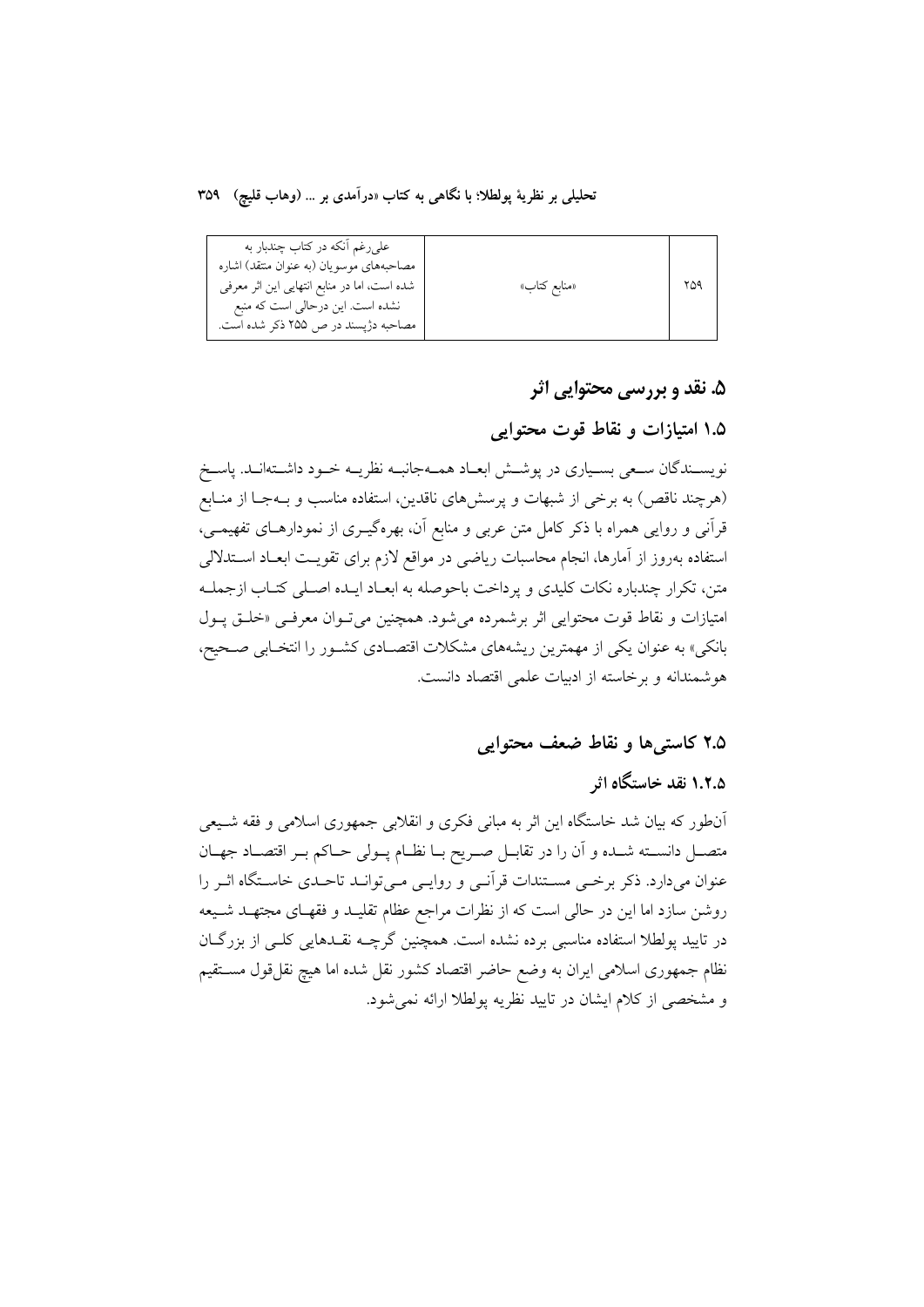### ۲.۲.۵ نقد روش شناختی اثر

روششناختی اصلی کتاب مبتنی بر تحلیلهای توصیفی و نظری است و سـعی دارد جهـت تببین و اثبات نظریه پولطلا، از پله اول یعنی نهی و طرد پول اعتباری شروع کند.

پول اعتباری که بدون التزام به هیچگونه تعهدی چـاپ و انتشـار پیـدا مـیکنـد، امکـان تضعیف سرمایههای مردم و انتقال قدرت خرید بــه طبقــه خاصــی از جامعــه را فــراهم کرده است و دست نظام سرمایهداری را برای تصرف و غصب سیستمی اموال مردم باز گذاشته است (ص ٣١).

هجمه به پول اعتباری درپی درک نادرست سازوکارهای همـراه آن اسـت. وقــوع تــورم حاصل از خلق یول بانکی (که به حـق از مشـکلات بـزرگ اقتصـاد امـروز کشـور اسـت)، بهانهای برای طرفداران پولطلا جهت طرد کامل پول اعتباری شده است. درحـالی کـه آنچـه باعث تورم شدید و توزیع نامناسب ثروت و درآمد در طبقات جامعه می شود، ناشــی از ذات پول اعتباری نیست بلکه ناشی از سیاستهای نادرست پولی و یا اجرای ناقص سیاستهـای صحیح پولی است (ختایی و سیفیپور، ۱۳۹۴: ۳). امروزه بانـکـهـای مرکـزی جهـان کــه از همین پول اعتباری استفاده میکنند با وضع و اجرای سیاستهای منضبط پـولی توانسـتهانــد نرخ تورم را به نحو تحسـينبرانگيــزي كنتــرل كننــد بــه نحــوي كــه اكثــر قريــب بــه اتفــاق اقتصادهای جهانی با تورمی کمتر از پنج درصد روبهرو هستند (ر.ک. پایگاه اطلاعات اَمــاری درگاه بانک جهاني (World Bank) و صندوق بين المللي يول (IMF).

آنچه منجر به رشد نرخ تورم و یا توزیع نامناسب ثـروت شـده اسـت عمـدتا ناشــی از سلطه سیاست مالی بر سیاست پولی، عدم استقلال بانک مرکـزی، اقتصـاد تـک محصـولی و وقوع بیماری هلندی، فقدان ابزارهای سیاست پـولی، اجـرای نـاقص سیاسـتهـای پـولی و... است و نه ذات پول اعتباري. جهت تقريب ذهن مي توان چنـين مثـال زد كـه بـه علـت عدمرعایت مقررات رانندگی توسط عدمای از رانندگان و وقوع تصادف و خسارت جـانی و مالی، از اساس مانع وجود خودرو در جامعه شویم و تلاش نماییم از وسـیله نقلیــه دیگــری بهجاي خـودرو اسـتفاده كنـيم. حـال أنكـه مـىتوان بـا رعايـت ضـوابط و مقـررات راهنمایی ورانندگی، استفاده مناسب و مفیدی از خودرو داشته باشیم.

البته مولفان در صفحه ۵۲ با عبارت «هرچند ممکــن اســت بتــوان کشــوری را مصــون از تورم داخلی یا تورم دلاری فرض نمود»، به نحو تلویحی بیان ما را پذیرفتهاند و بــا برگشــت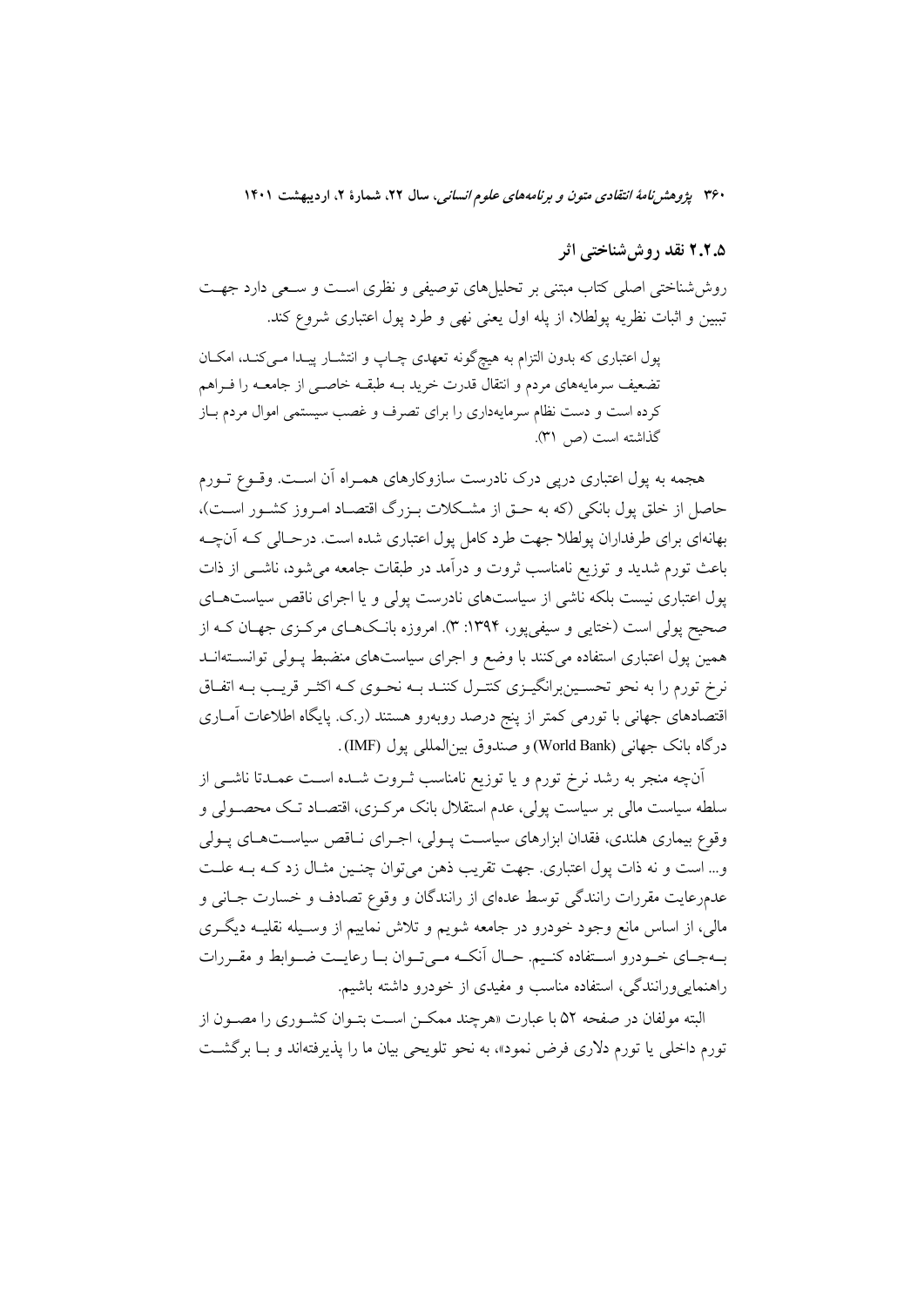سریع از نقد خود، مبحث دیگری چون ظالمانه بـودن خلـق پـول را پـیش کشـیدهانــد. ایــن درحالی است که بخش مهمی از استدلالهای کتاب برای طرد پول اعتباری مبتنی بـر گـزاره «ایجاد تورم شدید ناشی از پول اعتباری» مستقر شده است. همچنین در بخش انتهایی کتـاب (صفحات ٢١٨-٢١٥) مطالبي تحت عنـوان «تـوهم انضـباط پـولي» ايـراد شـده اسـت كـه دچارضعف استدلال<sub>ی</sub> و بعضا تعارض محتوایی است. اینکه گفته مـیشـود «اَیـا کشـورهای مـوردنظر (کشـورهای بــا تــورم پــایین) ... توانســتهانــد طــی چنــد دهــه از نوســان ارزی مصون بمانند؟» ناظر بر این فرض است کـه نوسـان ارزی همـواره منفـی و مضـر بـه حـال اقتصاد است، حتى اگر در طي چند دهه بروز داشته باشد. بر فرض اينكه پولطلا نــرخ تــورم را در همـه ادوار تـاريخي بـه صـفر مـىرسـاند؛ سـوال مهـم اَن اسـت كـه اَيـا ايـن تـورم صفر درصدی مناسب و مفید به حال اقتصاد است؟ بنابه نظـر کارشناســان اقتصــادی وجــود تورم کم سطح (در حدود ۲ تا ۳ درصد) همواره برای رشد و رونق اقتصادی ضروری است. بـه عبـارتي مقـادير كـم تـورم باعـث تشـويق بـه مصـرف كـردن، تهيـيج اقتصـاد و توليـد سودآور میشود که نتایج مثبتی برای اقتصاد دارد. با این نظـر، اگــر پــولطلا منجــر بــه تــورم صفر درصد می شود، این یک نقیصه و نه یـک ځســن بــرای ایــن پــول کــالایی بــهحســاب خواهد آمد.

همچنین در جای دیگر کتاب چنین عنوان می شود که

رهبر معظم انقلاب در بیانیه مشهور بــه بیانیــه گــام دوم انقــلاب اســلامی... بــر عــدالت اجتماعی، حفظ ثروت جامعه و افزایش تولید تاکید میکنند که این سه آرمان، نه تنهـا در نظام پول اعتباری امکان تحقق ندارد بلکه چنین سیستم پولی ظالمانـهای در تنـاقض بـا چنین مطالباتی است (ص ٣۵).

این درحالی است که نگاهی به بهبود ضریب جینی، نرخ رشد اقتصادی، حفظ و افــزایش ثروت جامعه و افزایش مستمر تولید در جوامع جهانی طی سال۵حای متمـادی (ر.ک. پایگــاه اطلاعات اَماری درگاه بانک جهانی و صندوق بینالمللی پول)، خود شاهدی بر بطـلان ایــن ادعاى نويسندگان است كه: در نظام پـول اعتبـاري امكـان تحقـق عـدالت اجتمـاعي، حفـظ ثروت جامعه و افزايش توليد وجود ندارد بلكه در تناقض با چنين مطالباتي است!

خطای راهبردی از این نقطه شروع میشود که کل نظام اقتصاد جهانی که حاصل تجربـه و أزمون و خطاي بشريت است به نحو يکجــا تقبــيح و تکفيــر مــيشــود و راه اســتفاده از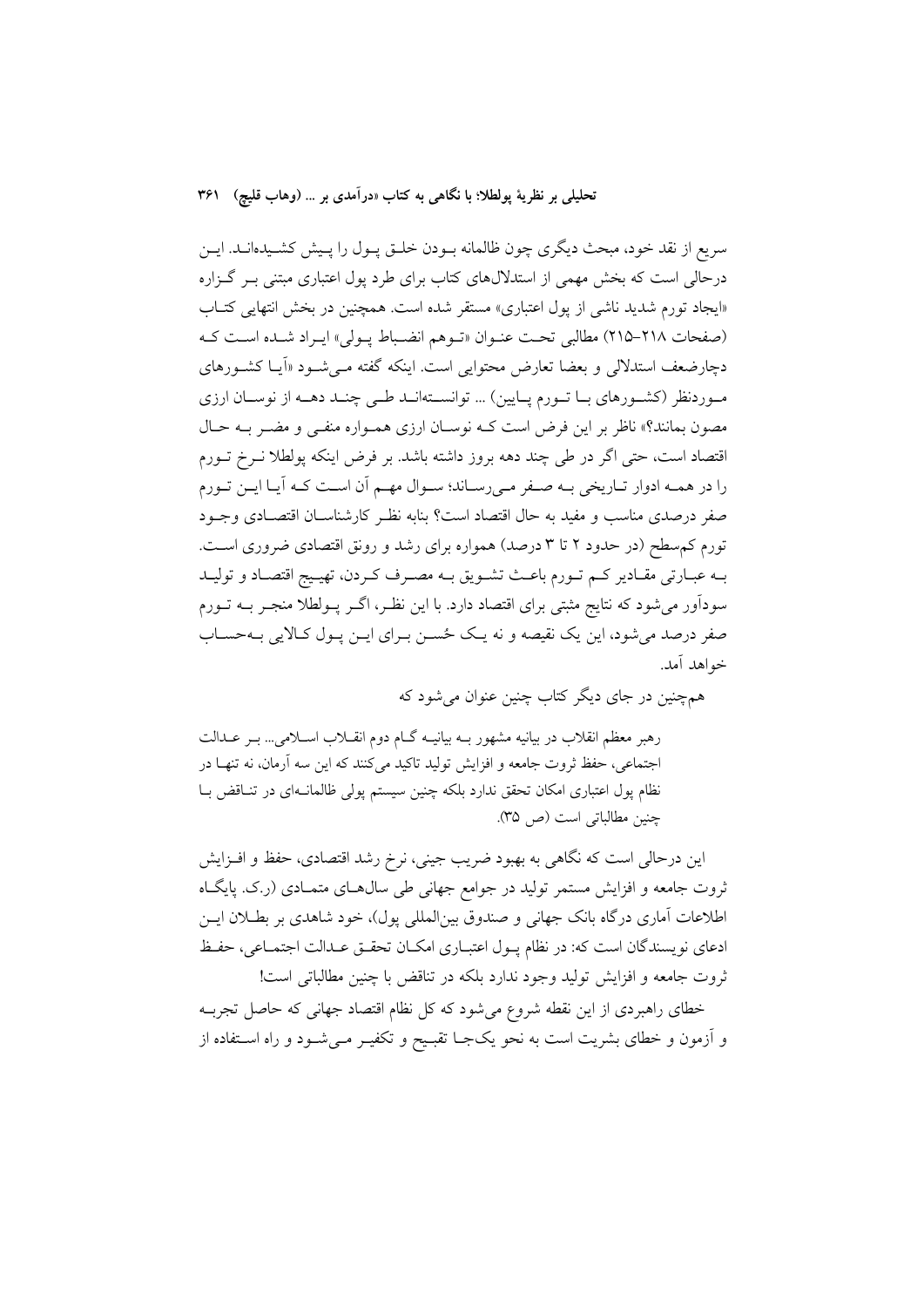نقاط قوت و درس گرفتن از نقاط ضعف آن به کل مسدود میشود. با این نگـاه، هــر آنچــه از اقتصاد متعارف صادر مى شود تماما مصـدر خطـا و اشـتباه اسـت و جامعـه وطنـى را بـه اختراع دوباره چرخ رهنمون مىسازد. البته ايــن عبــارت بــه معنــاي تاييــد چشــم بســته كليــه آموزههای اقتصاد متعارف نیست؛ مسلم است که برخی از آموزهها با مبانی فکری اسـلامی و سنتی ما همخوانی ندارد اما این نمی تواند به معنای طرد کل آمـوزههـا و بازگشـت بــه نقطــه شروع باشد. حقیقت آنست که نمی توان با چشم بستن بر موفقیتهـای اقتصـادهای جهـانی در مقوله حفظ ثروت و افزایش تولید ملـی، نظـام پـول اعتبــاری در آنهــا را بــه طــور کلــی تخطئه کر د.

قدم بعدی مولفان در طرد پول اعتباری به عنوان یله اول تببین و تایید نظریــه پــولطلا، بــه بیماري هلندي برمي گردد. «بیماري هلندي محصول يول اعتباري است ... با يولطلا بــهجــاي افزایش درآمدهای ارزی، مقدار طلای کشور افـزایش مـیbیابـد ... در شـرایط پـولطلا ریشـه بیماری هلندی یعنی نرخ ارز خشکانده می شود» (ص ۱۶۵).

در پاسخ باید گفت که فرض شود کشور ایــران بــه کشــور ترکیــه نفــت صــادر کــرده و در ازای آن از این کشور طلا وارد می کند. با کاهش حجم طلا در کشور ترکیه، قیمت آن در این کشور بالا می رود. این افزایش قیمت انگیزه خوبی است تا تجار ایرانی بـا انتقـال پــولطلا به ترکیه، اقدام به واردات (یا قاچــاق) ارزان و گســترده از ایــن کشــور بکننــد. ایــن افــزایش واردات و قاچاق با هر بار افزایش قیمت جهانی طلا، از هر کشور دیگری نیز محتمــل اســت و عوارض بیماری هلندی دوباره بر کشور بـار خواهـد شـد. شـایان ذکـر اسـت بـه علـت ارزش مند بودن قطعات کوچک طـلا، قاچـاق طـلا از کشـور بـا سـهولت و در روش هـای نظارتگریز و رصدناپذیر انجام خواهد شد.

مولفان در صفحه ۱۶۲ با اشاره به این نکته چنین مرقوم می دارند که

... در کوتاهمدت قیمت کالاهای ترکیه نسبت بـه طـلا ارزان مـی شـوند. یعنـی مزیـت صادراتي پيدا مي كنند؛ اما اين موضوع موقت است ... بعد از يكسال با افزايش حقـوق و هزینهها در ترکیه، مجددا آن پارچه (کالای صـادراتی) گـران مـیشـود ... فـرض کنیـد قیمت هر تن پارچه ترکیه معادل ۵ سکه طلا باشد. با کاهش ارزش لیر، قیمـت هـر تـن پارچه ترک معادل ۴ سکه می شود و مزیت صادراتی به ایران پیدا می کنـد ... بـا افـزایش هزینهها و تورم ناشی از کاهش ارزش لیر در ترکیه، قیمت کالا کمکم زیاد می شود تا بــه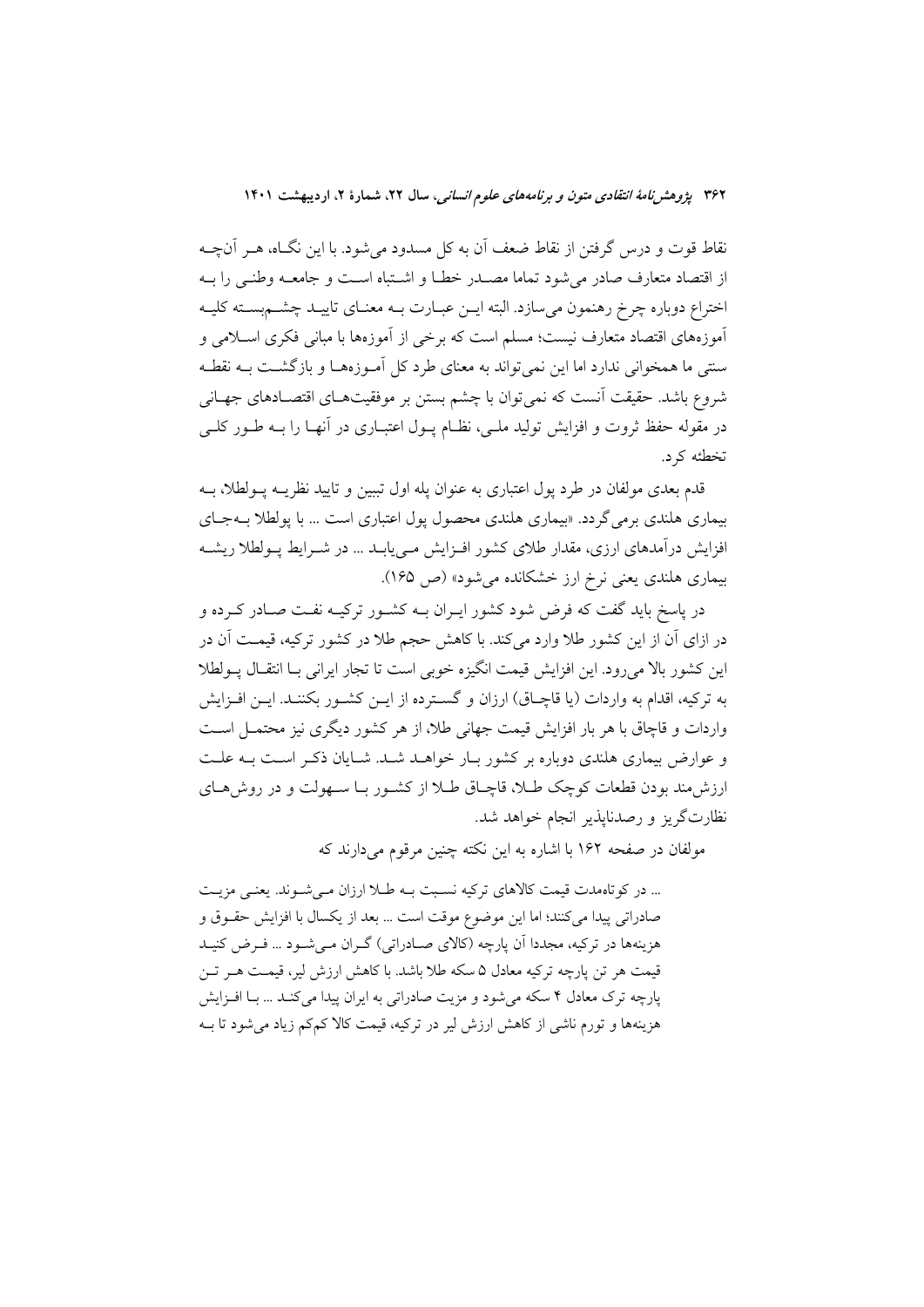تعادل برسد و پارچه مجددا ۵ سکه میشود. در این وضعیت همان پارچه قابل صـادرات به ترکیه است و یک سکه به اموال ایران اضافه شده است.

خطای رخ داده در این استدلال، غفلت از این نکته است که بـا رخـداد تـورم در ترکیـه نه تنها قیمت یارچه و کالاهای صادراتی بلکه خود طلا هم گران مـی شـود و نمـی تـوان اثـر تورم ترکیه را صرفا بر روی پارچه لحاظ کرد اما از اثر آن بر ارزش طلا غافل شد.

از این حیث روش شناختی کتـاب، بـر شـالودهای نـامطمئن و سسـت بنـا شـده اسـت. شالودهاي كه مبتني بر طرد كامل يول اعتباري، در يې پــافتن جــايگزيني بــا عنــوان «پــولطلا» است، حال أنكه اين شالوده به علت نقص نظري و عدم ياسخ به شبهات مطـرح نمــي توانــد پایه مستحکم*ی* برای رجوع به پول کالایی و جایگزینی کامل آن بهجای پول اعتباری باشد.

#### ۳.۲.۵ نقد میزان انطباق و جامعیت اثر

محتواي كتاب با عنـوان و سرفصـــا هــاي كتــاب داراي انطبــاق خــوبي اســت؛ امــا از حيــث جامعيت اثر بهتر أن بود كه درخصـوص سـابقه ايــن نظريــه در ســاير كشــورها و مطالعــات خارجي کاوشي گسترده صورت مي گرفت.

## ۶.۶.۵ نقد میزان نو آوری و روز آمدی اثر

با توجه به جدید بودن نظریه پولطلا در ادبیات علمی کشور و عدم وجود اثری مشابه بــا اثــر حاضر در بازار نشر ایران، می توان اذعان داشت که این کتاب از نوآوری و روزآمـدی خــوبی بر خوردار است.

#### ۵.۲.۵ نقد چهارچو ب مفهو می اثر

چهارچوب مفهومی اثر، با این پیشفرص که یول اعتباری محصـول تمـدن غـرب و پـولطلا معيار يول اسلامي است (ر.ک. صص ۴۴-۴۰)، چنين وانمود مي سـازد کـه انحصـار پـولطلا بهعنوان يول اسلامي اثبات شده است (ص ٩۴) و «يول مورد نظر اسلام، سكه ضـرب شـده طلاست» (ص ۲۳۴).

این درحالی است که اولا دینار به عنوان سکه طلایی نخسـتین بـار در دوران جمهـوری رم ضرب شده است. واژه دینار از واژه دناریوس یونانی گرفته شــده و ســابقه اســتفاده از آن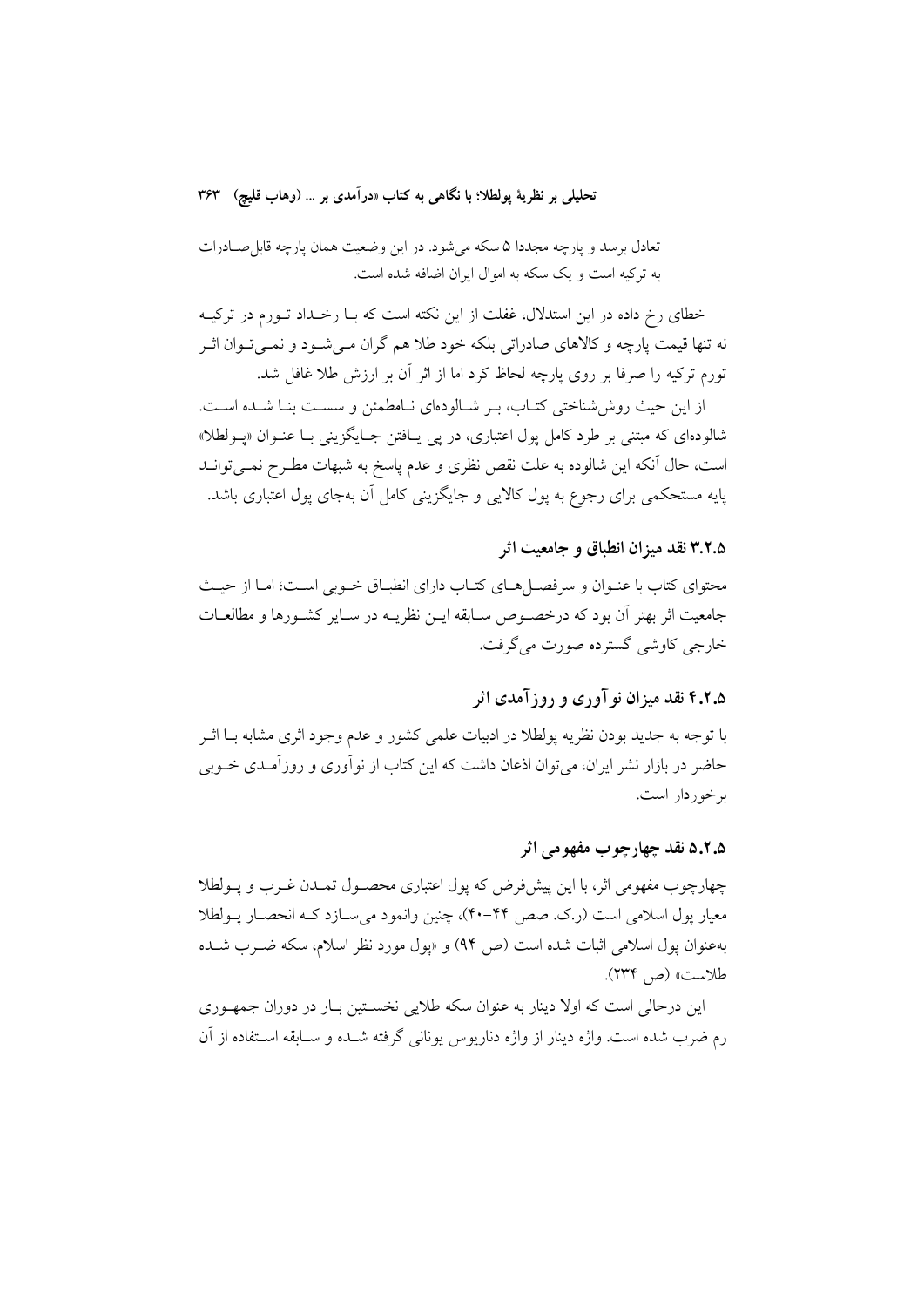به دوره ساسانی و روم باستان (دورههای قبل از اسلام) بازمیگردد. با ظهور اســلام، اســتفاده از این پول به نحو «امضایی» و نه تاسیسی و انحصاری مورد تائید شارع قرار گرفت. ایـن بـه این معنا نیست که پولطلا «پـول انحصـاری اسـلام» اسـت بلکـه نشـان مـیدهـد کـه بنابـه خصلتهای مناسبی که این مسکوک داشت و ضمن پـذیرش آحـاد جامعـه، بـه تسـهیل مبادلات نیز کمک میکرد، مورد تائید و امضای شارع قرار گرفته است.

ثانیا چنانچه یول اعتباری، یک یول بر آمده از فرهنگ و تمدن غرب است که سـنخیتی بــا مبانی و آموزههای اسلامی ندارد، پس چگونه است کـه مشـهور فقهـای اسـلامی در طـول قرنهای متمادی (از صدر اسلام تا کنون) و خصوصـا در دوره انقــلاب شــکوهمند اســلامی تحت زعامت حضرت امام (ره) و مقام معظم رهبری دستوری مبنی بر طرد پــول اعتبــاری و جانشینی کامل یولطلا با آن از سوی ایشان مشاهده نشده است؟ حتبی فراتبر از آن نــه تنهـا پول اعتباری، مطرود فقهای اسلامی نبوده است بلکه عموم جریانهای مالی خمــس، شــهریه و وجوهات را با همین پول اعتباری ترتیب میدادهاند و میدهند، کماأنکه گزینه مراجعــه بــه مسکوکات طلایی و جانشینی کامل آن با پول اعتباری هم برای آنـان همـواره دردســتـرس بوده است. بنابراين برخلاف نظر مولفان كتاب، يـولطلا «يـول اسـلامي» نيسـت بلكـه نهايتـا موردتائيد اسلام قرار دارد.

همچنین بخش دیگری از چارچوب مفهومی این اثر آنگونه که در صـفحات ۹۴ تــا ۱۳۸ عنوان شده است، به مقولـه زكـات و ديـه، اهميـت و ضـرورت أنهـا در جامعـه اسـلامي و موضوعيت داشتن پولطلا در محاسبه آن مىپردازد. به نظـر مـىرســد صــرف اثبــات كــاربرد یولطلا در زکات و دیه نمی تواند به معنای حذف کامل ریال و یول اعتباری از اقتصـاد باشـد. این امکان که طلا در بخشهایی از فعالیتهای اقتصادی همچـون پرداخـت قـرض، مهریــه، دیه، زكات و... مورد استفاده باشد مـورد مخالفـت نیسـت و اتفاقـا مـی توانـد قابـل توصـیه نیز باشد؛ نکته آنجاست که این کاربرد دلیلی بر ضرورت حذف پــول اعتبــاری و جــایگزینی کامل با پول کالایی قلمداد نمی شود و به نوعی نمی توان از جزء بـه کــل نتیجــه گیــری کــرد. هـمچنـین در حکومـت اسـلامی اخـذ مالیـاتهـای حـاکمیتی، مشـروع، پرکـاربرد و .<br>قابل سیاست گذاری است و می تواند در کنار زکات مورد استفاده قرار گیرد.

نکته بعدی در نقد چارچوب مفهومی اثر اینکه حذف یول اعتبــاری از اقتصــاد جهــانی و جایگزینی پولطلا با یک مانع توسعهای روبرو است. تببین این مـانع بـدین شـکل اسـت کـه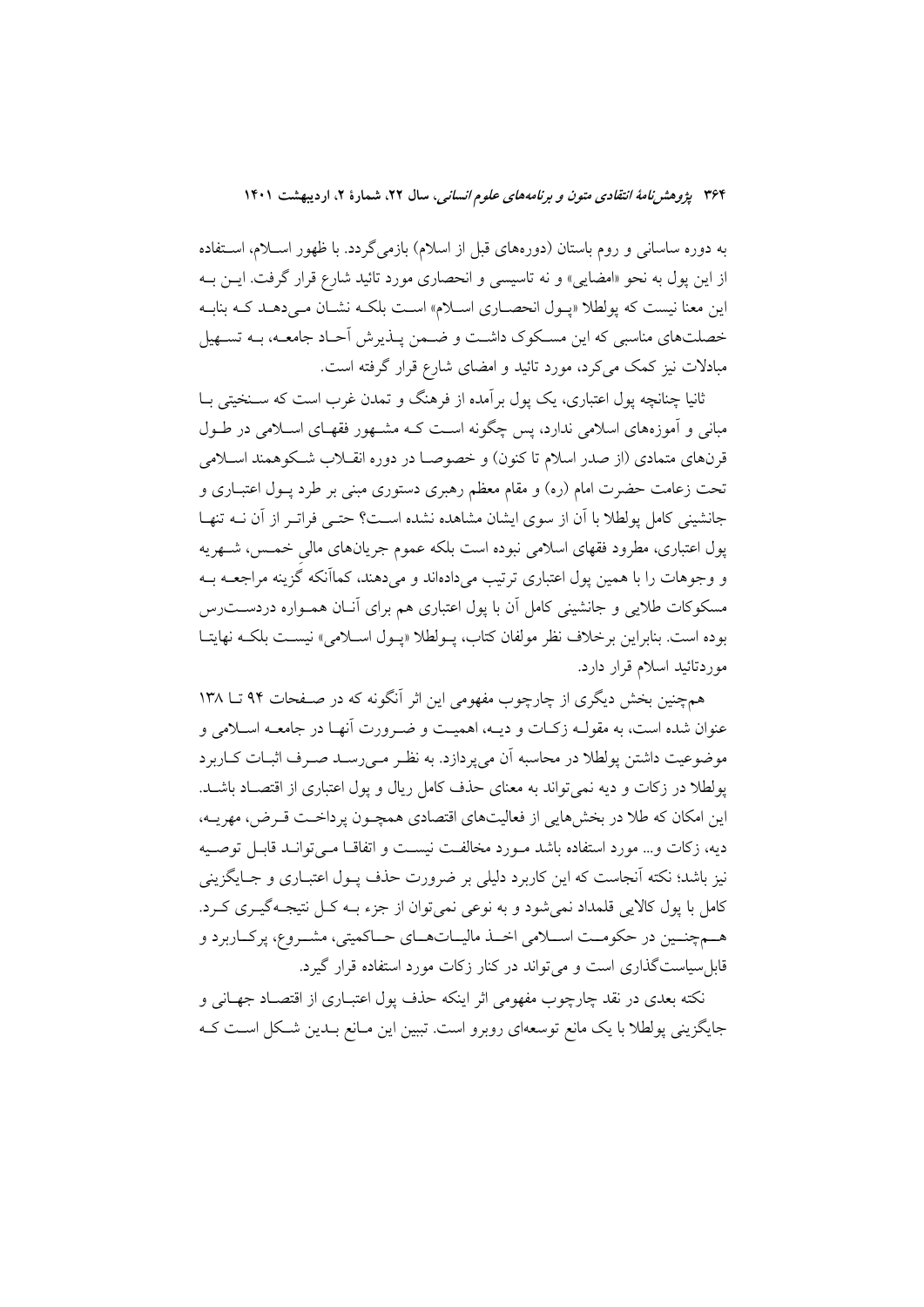تحليلي بر نظرية يولطلا؛ با نگاهي به كتاب «درآمدي بر … (وهاب قليچ) ٣۶۵

طلا کالایی محدود در جهان است و همانند پول اعتباری قابلیت افـزایش بـه دسـت بشـر را ندارد. از سـوى ديگـر رشـد اقتصـادي همـواره نيـاز بـه افـزايش متناسـب حجـم يـول در جريان دارد. حال با لحاظ پولطلا و محدوديت استخراج طلا از معادن، رشد اقتصـاد جهـاني به يشتوانه چه افزايشي در حجم طلا صورت خواهد يذيرفت؟

مطلب آخر در نقد چارچوب مفهومی اثر اینکه به این پرسش پاسخ داده نشده اسـت کــه اگر نظام نظریه پولطلا به این مقدار جامعیت دارد و در حذف تورم، کنتـرل نقــدینگی، مهــار نوسانات قیمتی و تثبیت ارزش پول و ثبات مـالی و اقتصـادی اثر گـذاری بـالایی دارد، پــس چرا هیچ کشوری تاکنون اقدام به حذف پول ملی اعتباری خـود و جـایگزینی آن بـا پــولطلا .<br>نکرده است؟ حتى اين تغيير يول در کشورهايي که از ذخـائر فـراوان طــلا نسـبت بــه ســاير كشورها برخوردار هستند نيز مشاهده نشده است.

# ۶.۲.۵ نقد برخی از گزارهها و استدلالهای اثر

۱. «علت اینکه اوراق نقدیه (پول اعتباری)، عرفا مالیت پیدا کرده و در میان مردم، بــه عنــوان مال يذير فته شده است، تعهد بانك نسبت به حفظ قدرت خريد است» (ص ٢۴).

بنا به ماده اول قانون یولی و بانکی کشور مصـوب ۱۳۵۱ کـه در سـال ۱۳۹۶ نیـز تاییـد دوباره شده است، هر ریال برابر با یکصدم گرم طلای ۲۴ عیار است. بـر ایــن مبنــا، مــولفین چنین برداشت نمودند که تعهد بانک نسـبت بـه حفـظ قــدرت خریــد پــول، علــت مالیــت ۔<br>اَن است. تناقض موجود در این گزاره اَن است که امروزه به نحو عرفی مسلم شده است کــه بانک، تعهدی بر حفظ قدرت خریـد پـول نـدارد و ایـن قـدرت هرسـاله بـا وقـوع تـورم، کاهش می یابد؛ اما همچنان پول جاری به عنـوان مـال میـان مـردم دارای اعتبـار اسـت و در مبادلات روزمره به قوت مورد استفاده قرار می گیـرد. گرچــه ممکــن اســت از کــارایی پــول بهعنوان «ذخیره ارزش» تاحدی کاسته شده باشد اما این به معنای از بین رفتن مالیت پــول در عـرف جامعــه نيســت. از ايــنجهــت بــه نظـر مــيرســد امــروزه «مقبوليــت عمــومي» و «اعتبار حاكميتي» در يول است كه منجر به ماليت داشتن أن شده است مگر نه آنكه در حـال حاضر خبري از تعهد به حفظ قدرت خريد پول وجود ندارد.

همچنین در جای دیگر کتاب اذعان می دارد که «در همه ارزهـای اعتبـاری، تعهـد بانـک مبنی بر حفظ ارزش پول از طریق خلق پول بانکی نقض شده و حتی امضـایی کـه بـر روی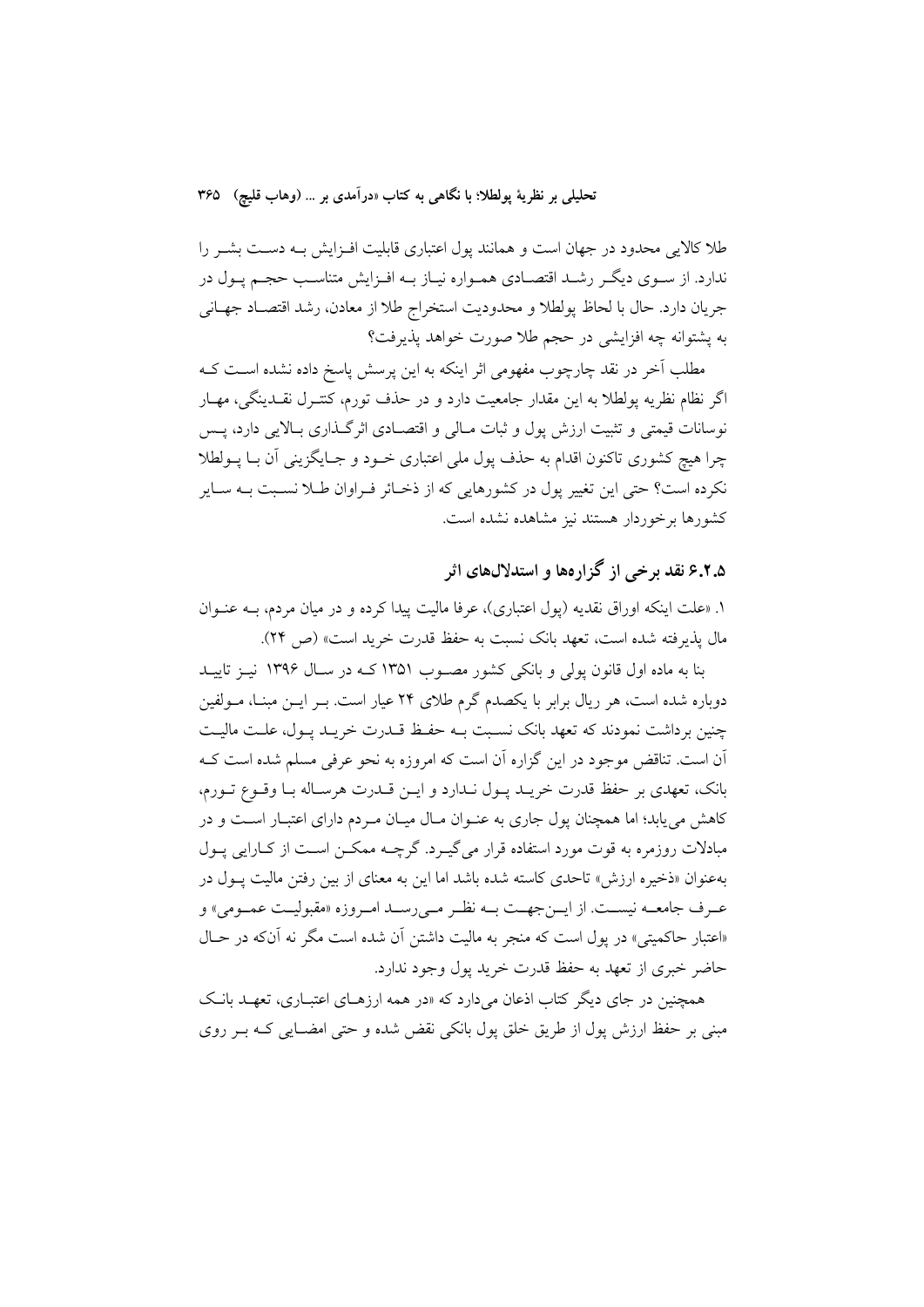اسکناس ها وجود دارد و این تعهد را معتبر می شمارد، نادیده گرفته شـده اسـت» (ص ۵۹)-(تکرار این مفهوم در ص ۶۴).

شاید در گذشته امضای روی اسکناس ها بیانگر تعهدات مـالی دوطرفـه بـوده اسـت امـا امروزه امضای روی اسکناسها بیشتر جهت رعایت یک سنت قدیمی و نمادین، ممانعت از جعل اسکناس و نمایش اعتباردهی حاکمیت به اسکناس است و این موضوع مـورد تاییــد و قبول آحاد مردم جامعه به عنوان دارندگان اسکناس می باشد. براساس یژوهش انجـام گرفتـه، روی ۹۵ درصد از اسکناسهـا حـداقل یـک امضـا وجـود دارد (حـدود نیمـی از کشـورها اسكناس هـايي بـا دو امضـا منتشـر مـي كننـد)؛ در ايـن ميـان اسـكناس هـاي بـدون امضـا غیرمتداول هستند و تنها در هفت کشور آذربایجان، بلاروس، لائوس، میانمار، روسیه، ویتنــام و ازبکستان اینگونه اسکناس ها دیده می شود. همچنین در معبدود کشورهایی چیون چیبن، ژاپـن و جمهـوري كـره مهرهـاي چـاپي (تمبـر يـا مهـر) مـورد اسـتفاده قـرار مـي گيرنـد (۵۲–۴۸: ۲۰۰۸ Lonnberg). بنابراین مشاهده می شـود کـه در عصـر حاضـر امضـای روی اسکناس به معنای تعهد حفظ ارزش پول نیست و عموم اسکناس هـای امضـادار مـیتواننــد دچار کاهش ارزش پول شوند. جهت تبیین بهتر نقد باید از مولفان کتاب پرسـید کــه آیــا در گوشهای از جهان، در پی کاهش ارزش اسکناس، فرد امضـاکننده اسـکناس بـهخـاطر امضـا تحت پیگیرد قانونی قرار گرفته است؟

۲. «در بانکداری به اصطلاح اسلامی، حساب جـاری بـا عنـوان قـرض بـدون بهـره معرفی کردهاند، درحالیکه در سپرده جاری، نه سپردهگذار و نه بانک بـه دنبـال هــدفهـای خير خواهانه و قرض الحسنه نيستند» (ص ٣٩).

قرض در لغت به معنای این است که یک نفر مالی را به دیگری پرداخت میکند تا بــدل آن را بـه او بازگردانــد (راغــب اصــفهاني، ١٤١٢ق: ۶۶۶). از لحــاظ فقهــي نيــز قــرض عبارت است از اینکه فردی مالی را که ملک دیگری کند، به این شرط که دریافتکننـده مـال متعهد (مشغولالذمه) و ضـامن باشـد كـه خـود أن مـال (مثـل) يـا قيمـت أن را بازگردانـد (موسـوي خمينـي، ١٤١۶ق.، ج٢: ٢١). أنطـور كـه مشـخص اسـت شـرط نيـت اهـداف خيرخواهانه و خدايسندانه در تعريف قرض، وجود ندارد و برخي اين شـرط نيـت را نــه در عقد «قرض» بلكه در عقد «قرض[لحسنه» لازم مي دانند. آنچه امروزه در نظام يــولى و بــانكـي متعبارف و ریبوی په نحبو گستردهای مورد استعمال قبرار دارد، «قبرض» معبادل کلمیه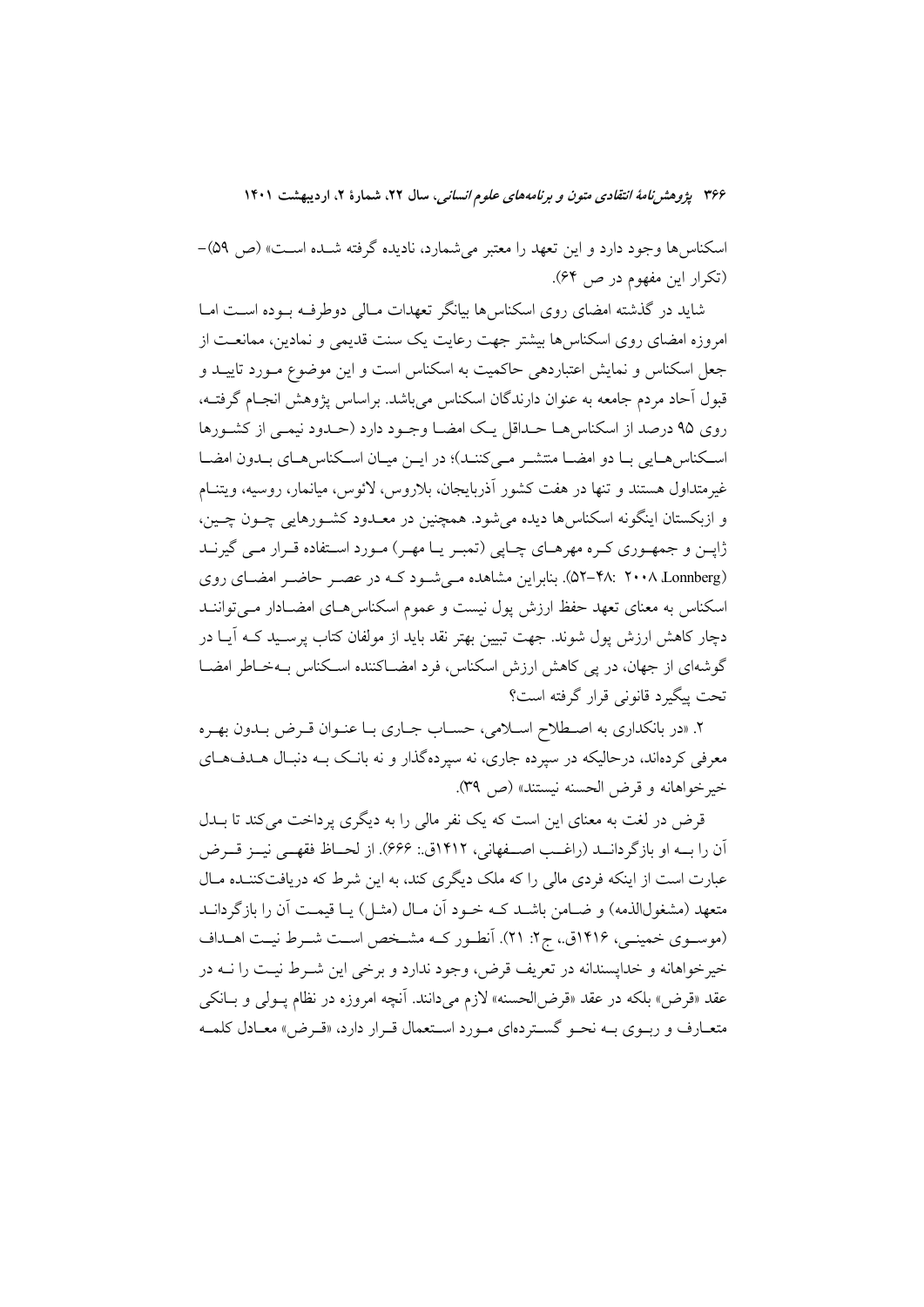Loan است كه از ماهيت قرض الحسنه معادل كلمه Qard al-Hasan در سنت اسلامي فاصله زیادی دارد. گرچه بنابه استفاده مکرر این دو عبارت به جای یک دیگر در ادبیـات اقتصــادی ایران می توان از این خلط عبارات چشمپوشی نمود.

۳. هنوز مردم ايران براساس سابقه تاريخي مبارزه بــا يادشــاهي، ريــال را قبــول ندارنــد و تومان ثابت شده با دينار (پولطلا) را واحد پول<sub>ی</sub> خود میدانند.» (ص ۵۵)

آنچه از عرف جامعه ایران برمی آیید، ریبال همچنیان میورد پیذیرش و مقبولیت آحیاد جامعه است و نظام جمهوري اسلامي ايران آن را واحد رسـمي پـول خـود اعـلام داشـته و نظام رسمی حسابداری کشور بر این واحد پـول اسـتوار اسـت. بنـابراین روشـن اسـت کـه استفاده بیشتر از تومان (با حفظ تناسب یکدهــم ارزش ریــال) بــرای راحتــی و ســهولت در معاملات است و نه برای طرد ریال بهخاطر سابقه تـاریخی مبـارزه بـا پادشـاهی! هــمچنـین امروزه کمتر کسی معنای تومان ثابت شده با دینار (پولطلا) را درک می کند.

۴. «بانکھـا بــدون هيچگونــه خطريــذيري، کاغــذهايي را چــاپ مــي کننــد و در اختيــار تولیدکنندگان قرار میدهند و سود این وام را از تولیدکننده مطالبه می نمایند» (ص ۶۱).

آنچه مولفان در این گزاره به آن متعرض شدهاند، بانکداری مــدرن یــا همــان بانکــداری مبتنی بر خلق پول از هیچ است. این در صورتی است که براساس بانکداری اسلامی و قـانون عملیات بانکی بدون ربا، بانک امکان این کار را ندارد و بایستی مبتنی بـر قاعـده وکالـت در سپردههای سرمایهگذاری مدتدار منابع سپردهگذاران را بـه وکالـت از سـپردهگـذاران بـه تسهيلاتگيرنـدگان، تخصـيص دهنـد (ر.ک. قلـيچ، ١٣٩٨الـف). آنچـه در مـتن كتـاب مشاهده می شود عدم نقد قاعده وکالت در بانکـداری بـدون ربـا اسـت و صـرفا تمرکـز بـر حالتی است که خارج از اسلوب فعلی بانکداری بدون ربا قرار دارد. از ایــن(و بهتـر بــود در یک بحث نظری، قاعـده مرســوم در بانکــداری بــدون ربــا کــه همــان بانکــداری مبتنــی بــر وكالت است، مورد نقد و بررسي بيشتري قرار مي گرفت.

 $\Delta$ 

ربوي بودن بستر پول اعتباري، دليـل ديگـر حرمـت خلـق پـول بـانكي اسـت... حجـم مشخص از پول اعتباری، به دلیل آنکه از سیستم بانکی خارج نمیشود و از حسـابی بـه حساب دیگر جابهجا میشود، بارها و بارها با کسر نرخ ذخیره قانونی، به افـراد مختلـف بـا تعيـين نـرخ بهـره وام داده مـيشـود! چنـين عملـي همـان روشـي اسـت كـه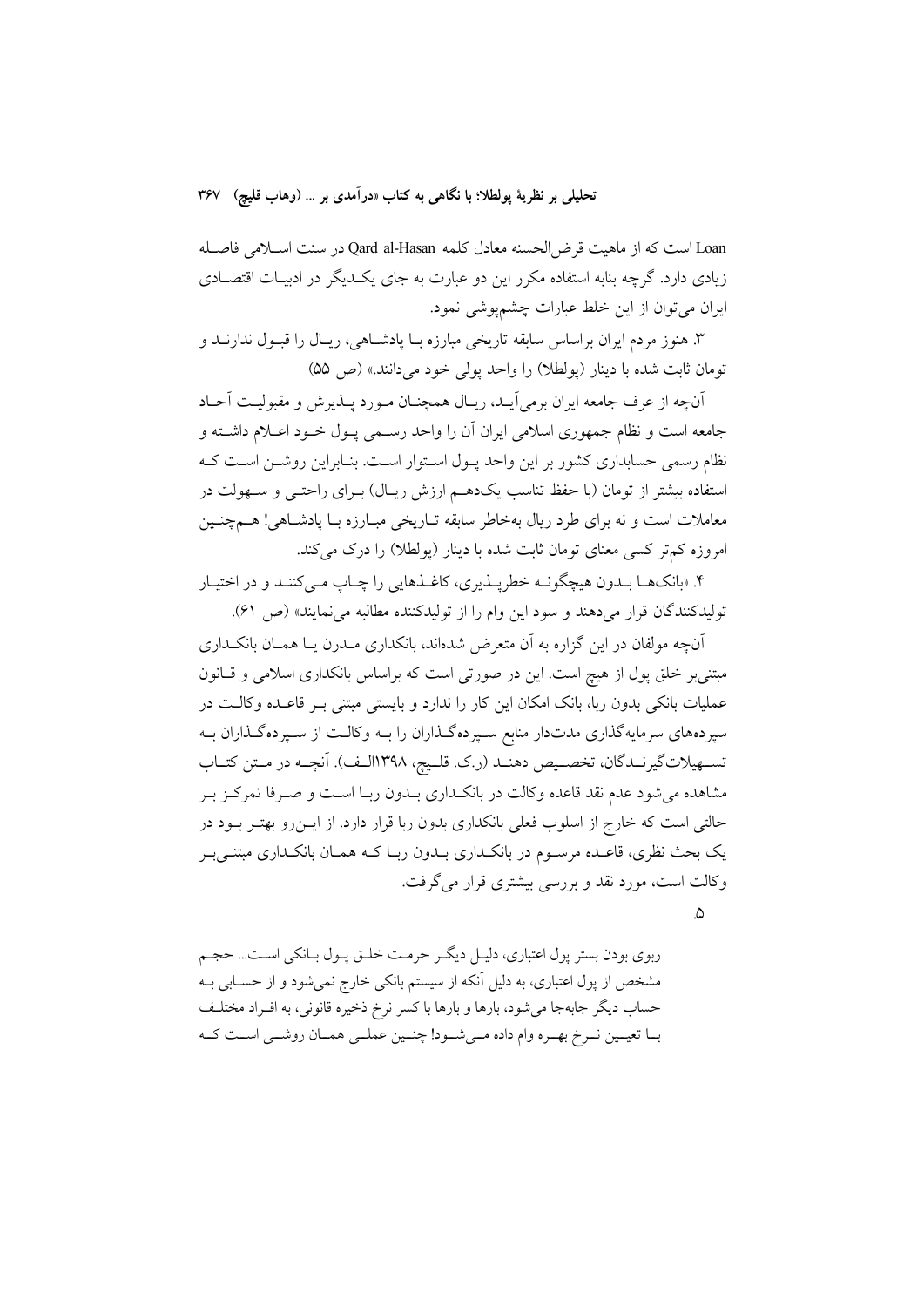اصطلاحا مي گويند پول كار مي كند و فقه شيعه در صورتي كه بـه ماهيـت چنـين عملـي آگاهی دقیق پیدا کند، شکی در ربوی بودن سیستم بانکی نمیکند (ص ۶۳–۶۲).

آنچه مولفین به آن نقد می کنند، هرچه باشد در مفهوم ربا قرار نمی گیرد. ربــا در ادبیــات دینی تعریف مشخصـی دارد. مشـهور فقهـا شـرط زیـاده در عقـد قـرض را ربـا مـیداننـد (حلي، ١٤٢٠ ق.، ج. ١٢: ٢٨٢ و نجفي، ١٤١٥ ق.، ج. ٢۵: ٥؛ شـهيد ثـاني، ١٤١٠ ق.، ج. ١: ۶۵۳). البته ربای معاملی و ربای جاهلی نیز دو نوع دیگر ربا است کـه اولـی در معاملـه کـالا با کالا و دومی در افزون بر بدهی در ازای تمدید مهلت جریان مهی پابـد. شــایان ذکـر اسـت عارضه خلق يول بدون ضابطه عموما ذيل قاعده ممنوعيت اكل مال بهباطل بحث مى شــود و نه قاعده ممنوعیت ربا.

۶. «تصور غلط... این است که قیمت طلا را متغیر می پندارند، در حالیکه آنچـه درحـال تغییر است، نرخ ارزهای اعتباری می باشد و اگر قیمت طلا به ظاهر تغییر مـی کنـد، بــه دلیــل نوسان پول هـاي اعتبــاري چنــين تصــوري بــه وجــود مــي اَيــد» (ص ٧۴)؛ «طــلا گــران يــا ارزان نمی شود، بلکه ارزش ریال و دلار تغییر می کند» (ص ۱۴۷)؛ «بایــد توجــه داشــت کــه طلا هيچگاه نوسان ندارد» (ص ١۶١).

اولا طلا همانند هر کالای دیگر متاثر از میزان عرضه و تقاضای خود و کالاهای جانشـین و مکمل خود است. کشف معادن جدید طـلا، وقــوع تحـریم، جنـگ، منازعــات سیاســی و منطقهای و… همگی می تواند تقاضا و عرضه طـلا در جهـان را متـاثر سـازد و بـر ارزش آن اثرگذاری بنماید. فرض شود خبری مبنی بر کشف ویروس جدیدی منتشر شود که فقـط بـر روی طلا زنده می ماند یا دانشمندان عوارضی منفی از استفاده از طلای زینتی بـر سـلامت و بهداشت افراد را اعلان کنند؛ آیــا ایــن اخبــار منجـر بــه کــاهش تقاضــا و افــت ارزش طــلا نخواهد شد؟

دوم اینکــه بــه نظــر مولفــان، نوســان ارزش پــول اعتبــاري منجــر بــه جهالــت ثمــن معاملاتی می شود که با پول اعتباری انجام می پذیرد و «برخی این احتمال را مطرح کـردهانــد کـه معاملـه بـا يـولهـاي اعتبـاري بـه دليـل جهالـت ثمـن، باطـل اسـت» (ص ۶۶). ايـن درصورتي است كه نشان داده شده طلا نيز بنا به ويژگي هـاي كـالايي خـود و داشــتن مــازاد احتمالی تقاضا و یا عرضه، امکان نوسان ارزش را در خود دارد.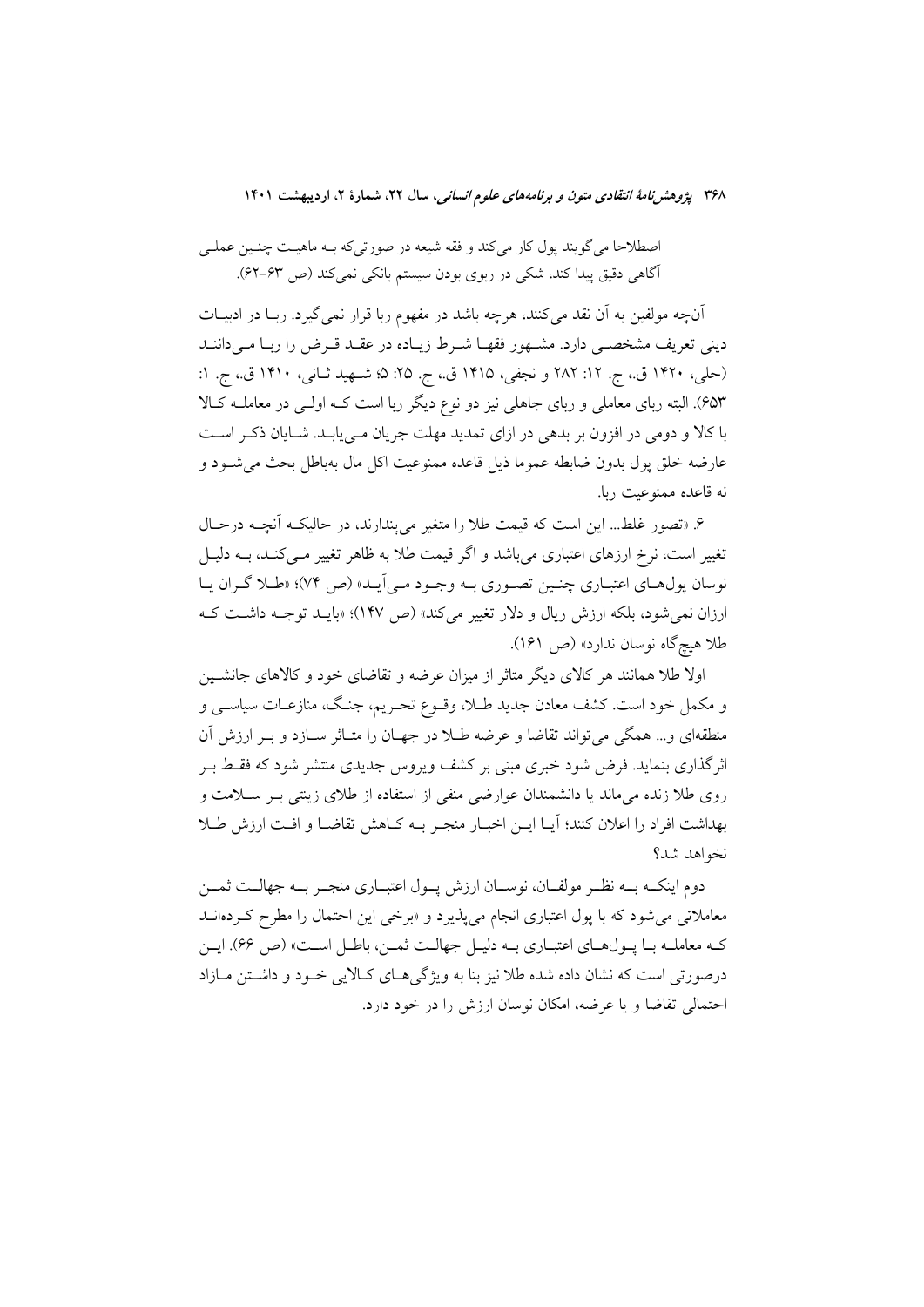سوم آنکه به فرض آنکه بنابه نظر طرفداران پولطلا، از کل نظام پولی جمهـوری اســلامی ايران، ريال حذف شـود و پـولطلا جـايگزين أن گـردد. در ايـن وضـعيت بنـا بـه اسـتقرار پـول اعتبــاري در جهــان، طـــلا هـــمچنــان بـــا پــول اعتبــاري هـــمچــون دلار و يــورو ارزش گـذاری مـی شـود و ایــن امکــان نوســان ارزش طــلای داخــل کشــور را همچنــان فراهم می سازد. به عنوان مثال اگر نظام پولی ایران به نحو کامل مبتنی بـر پــولطلا شــود و در خارج از مرزهای کشور ارزش طلا در برابر دلار افزایش بیابـد. ایــن امکــان وجــود دارد کــه سکههای طلا از کشور به نحو قاچاق خارج شده و در بیرون مرزها به دلار و سپس بـه کـالا جهت واردات یا قاچاق ارزانقیمت به کشور تبدیل شود یا در خارج از کشـور بـه صـورت زمین و مسکن و یا تامین سرمایه یک بنگاه خارجی اقتصادی حبس شود.  $\vee$ 

عقد مضاربه ... بر بستر پول ثابت قابل تحقق میباشد. در غیر اینصورت ممکن است ارزش پول اعتباری در گذر زمان کاهش یابد و بـه همـین دلیـل، مبلـغ اسـمی سـرمایه بالا برود و در حالی که سرمایهپذیر ضرر کرده است و بایـد در ضـرر شـریک شـود، سودی هم برای خود مطالبه مبی کنید. بیه عنبوان مثبال، شخصی در سیال ۱۳۹۶ میلیغ ۲۰ میلیون تومان در قالب عقد مضاربه به طرف دومی میدهد که با آن پراید بخرد و بـا درآمد مسافرکشی، سود یا زیان برابر دریافت نمایــد. ایــن قــرارداد یکســاله اســت و در سال ۱۳۹۷ به پایان می رسد. در انتهای قرارداد، قیمت پراید ۵۰ میلیـون تومـان و درآمـد کل یک سال ۲۴ میلیون تومان بوده است. بنابراین مبلغ کل ۴۴ میلیون تومان برآورد می گردد. به سرمایهگذار ۲۲ میلیون تومان سود و پول اولیـهاش ... و رانسـده هـم ۲۲ میلیون تومان میبرد. اکنون سرمایهگذار با ۴۲ میلیون تومان نمیتواند خـودروی اول را بخرد و نه تنها سود نكرده بلكـه متضـرر هـم هسـت. امـا طـرف كاركننـده از ضـرر سرمايهگذار سود خود را برميدارد. ايـن مثـال ... در شـرايط پـولطلا اتفـاق نمـيافتـد (صص ٧٣-٧٣).

به نظر می رسد در این بخش مفهوم مضاربه دچار کژفهمـی شـده اسـت. مضــاربه یعنـی قراردادن مال در اختیار دیگری بــه منظــور تجــارت و تحصــیل ســود بــهگونــهای کــه ســود بهدستآمده بین مالک و تاجر تقسیم می شود (ابن منظـور، ۱۴۱۴ق.، ج۱: ۵۴۵). بنــا بــه نظـر فقه امامیه، مضاربه یکی از قراردادهایی است که در بخش اقتصـاد بازرگـانی مـورد اسـتفاده قرار می گیرد و در آن یکی از طرفین سرمایه خود را در اختیار دیگری قرار میدهد تـا بــا آن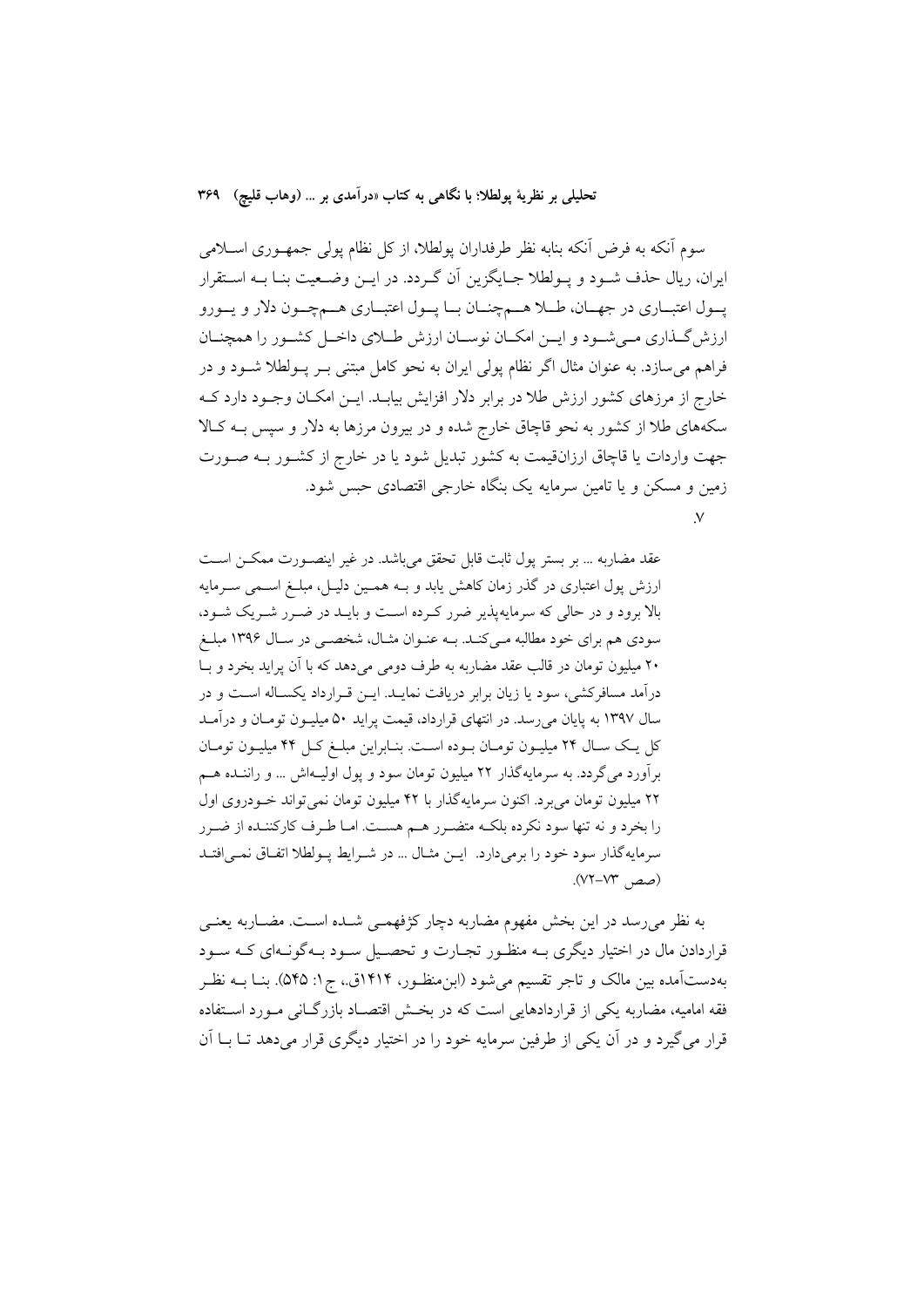به تجارت و بازرگانی پرداخته و سودی که از این٫راه بهدست می]ید بین آن دو تقسـیم شــود (موسویان و بهاری، ۱۳۹۱: ۳۹۳)؛ از این رو خرید خودرو و مسافرکشی اصلا در قالب عقـد مضاربه قرار نمی گیرد. کماآنکه در قراردادهای عرفی شبیه با مثال عنوان شده، خرید خـودرو با پول سرمایهگذار است و مالکیت خودرو تماما بـه سـرمایهگـذار تعلـق دارد و فـرد عامـل (راننده) صرفا با خودرو كار مبي كنـد و مـالكيتي در خـودرو نخواهـد داشـت. از ايـن رو بـا افزایش قیمت خودرو، سرمایه سرمایهگذار رشد میکند و کـل رشــد ارزش خــودرو بنــا بــه قاعده تبعیت نماء از اصل بــه ســرمایهگــذار مــی(ســد. در اینگونــه قراردادهــا، صــرفا ســود حاصل شده از کار مسافرکشی به نسبت توافـق شـده از پـیش بـین سـرمایهگـذار و راننـده تقسیم میشود. بنـابراین روشــن اسـت کــه برداشــت مولفــان از مضــاربه و متضــرر شــدن سرمايهگذار اشتباه بوده است.

۸ «با تحویل طلای بانک مرکزی به قیمت روز [به مـردم] و جمـع|وری و محـو ریـال، جريان پولطلا بدون هيچ شوک قيمتي محقق مي گـردد» (ص ١۴٨). «مقــدار كمــي از طــلاي موجود در ذخائر بانک مرکزی، برای پولطلا کافی است» (ص ۱۶۰). «بانک مرکزی ریـال را از متقاضی یولطلا دریافت و محو می کند. سپس از ذخائر طلای خود سکه ضرب می کنــد و تحویل میدهد یعنی مثل طلافروش عمل میکند … حدود ۱۲ درصد ذخـائر بانـک مرکـزی برای این کار کافی است» (ص. ۱۷۳). «ماهیت شبهپول بدهی است و باید به صورت ریـالی تسويه شود و نه طلايبي» (ص ١٨٢). «فقـط بـراي جـايگزيني دارايـي ريـالي «پـول» [و نــه شبهيول] بايد طلا تامين كرد» (ص ١٨٥).

در اوایل سال ۹۷ ... با استفاده از حدود ۱۱ درصد حجم طلای بانک مرکزی، جايگزيني ريال با پولطلا ممكــن بــود. يعنــي بــا آن عــده، حــدود ۴۰۰ تــن طــلا بــراي جایگزینی پول کشور لازم داریم. در حالیکه ۹ برابر این مقدار، در ذخایر طلای کشـور موجود است و همین حدود در ذخائر جامعه وجود دارد (ص ١٥٢).

طرفداران این نظریه بر این باور هستند که شبهپول بــه نحــو ریــالی در تقابــل ســیرده بــا تسهیلات با یکدیگر تسویه میشود و صرفا کافی است کـه پـول (و نـه شـبهپـول) توسـط بانک مرکزی با پولطلا جایگزین شـود. براسـاس محاسـبات کتـاب مطـابق آمارهـای اوايــل سال ۱۳۹۷ از ۱۵۰۰ هزار میلیارد تومان نقدینگی، سهم یول حدود ۲۰۰ هـزار میلیــارد تومــان است و مابقی را شبهپول تشکیل میدهـد. بـا لحـاظ هـر گـرم طـلای ۲۴ عیـار بـه قیمـت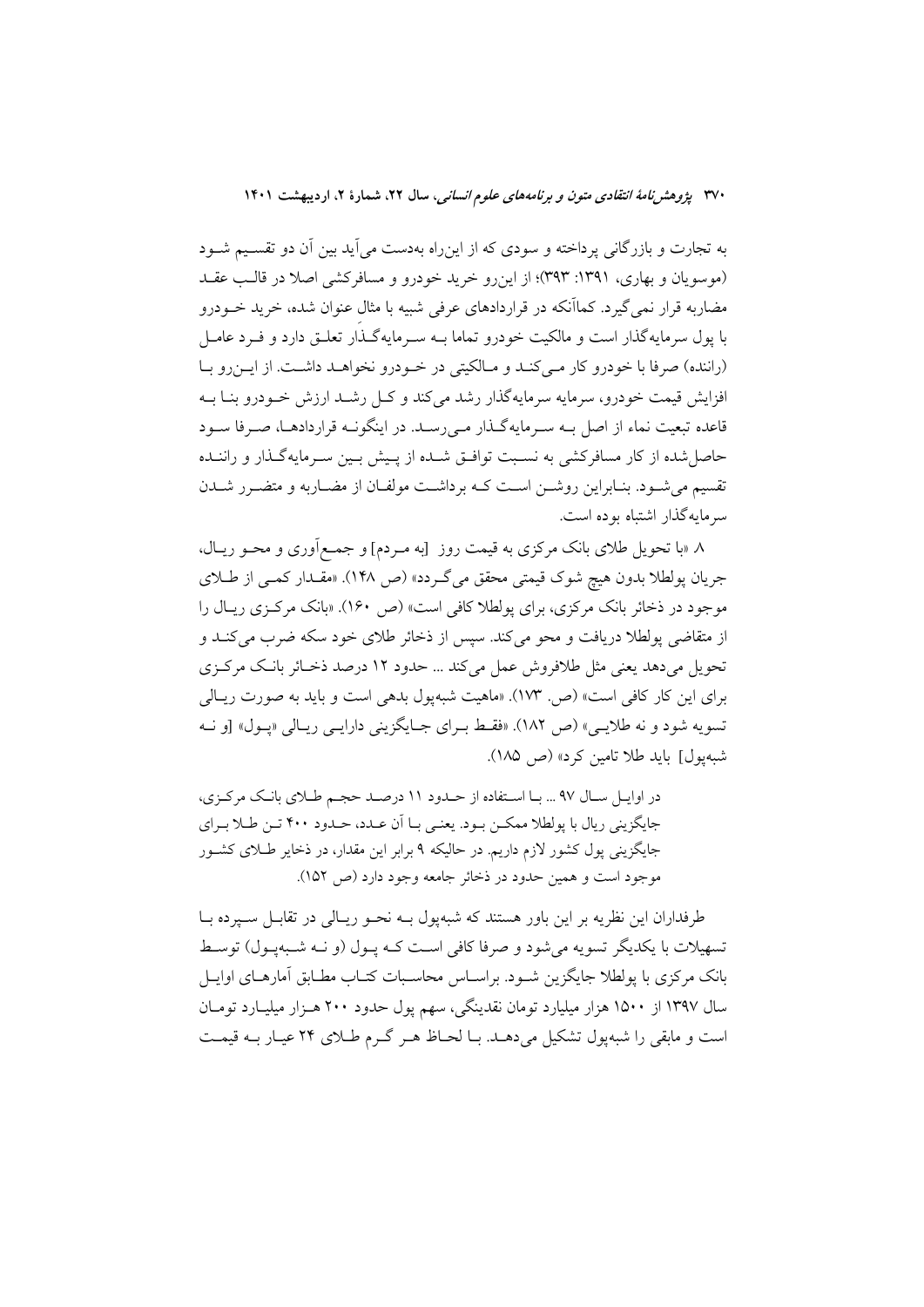۵۰۰ هزار تومان به ۴۰۰ تن طلا برای این جایگزینی کامـل نیـاز اسـت (ص ۱۸۶). مولفـان درادامه با ذکر آماری از سازمان اطلاعات مرکزی آمریکا ذخائر طـلا و ارز بانـک مرکـزی را ۱۳۳ میلیارد دلار دانستند و با محاسبات انجام داده به این نتیجه رسیدهاند که «بانک مرکزی اكنون معادل ٣۴١٠ تن طلا دارد»!! (ص ١٨٧).

در این استدلال چند خطای راهبردی به چشم میخورد. اول اینکـه آنچـه آمـار مــذکور بدان اشاره دارد جمع ذخائر طلا و ارز در بانک مرکزی است و نــه تنهــا ذخــائر طــلا؛ ايــن درحالی است که سهم بسیار عمده از این مبلغ به ارز اختصاص دارد و نه طلا؛ درحـالی کــه مولفان کتاب در اشتباهی فاحش کل ۱۳۳ میلیارد دلار را معادل با ذخائر طلای بانک مرکزی محاسبه نمودهاند. این در صورتی است که بنا به جدول دارایی های بانک مرکزی، ارزش کـل دارایی های خارجی <sup>۲</sup> بانک مرکزی در خبرداد سبال ۱۳۹۷ حیدو د ۴۶۰ هیزار میلیبارد تومیان عنوان شده است. این بدین معناست که برای تبدیل پول (و نه حتی شـبهپـول) (کـه حـدود ۲۰۶ هزار میلیارد تومان در تاریخ مذکور بوده است) بـه پـولطلا بایـد نیمـی از دارایـیهـای خارجي بانک مرکزي از اين بانک خارج شود!! همچنـين اگـر خوشـبينانه فـرض کنـيم کـه یکچهارم کل این داراییهای خارجی از جنس ذخائر طـلا باشـد (در حالیکـه سـهم بسـیار كمترى از اين دارايي ها بـه طلا اختصـاص دارد) و بـا حسـاب قيمـت ٢٧٠ هـزار تومـاني هر گرم طلای ۲۴ عیار در خرداد سـال ۹۷، کـل ذخـائر طلایـی ایـن بانـک صـرفا حــدود ۴۲۶ تن طلا خواهد بود که از عدد محاسباتی کتاب (ص ۱۸۷) یعنی ۳۴۱۰ تن طلا فاصله معنے دار ی دار د.

دوم این که دارایی های خارجی بانکهای مرکزی پشتوانه و تکیهگـاه اقتصـاد و حاکمیـت هـر کشـوري در شـوکـهـاي داخلـي و خـارجي اَن کشـور اسـت. پيشـنهاد جمـع|َوري و امحای ریال و بهجای آن، توزیع ذخائر طلای بانک مرکزی در جامعه معنایی جز خالی کـردن يشتوانه بانك مركزي و سست شـدن يايـههـاي اقتصـاد از حيـث امنيـت اقتصـادي نـدارد. سوم این که تسویه شبهیول در تقابل سیرده و تسهیلات بسیار سادهاندیشانه است. اگر به ایــن راحتی میتوان شـبهپـول را امحـا کـرد و اثـرات سـوء آن را از اقتصـاد پـاک کـرد، دیگـر هـيچ دولتـي در جهـان نگـران افـزايش شـبهپـول در اقتصـاد نمـيشـد و هـر سـاله آن را امحا می نمود. عــلاوه براینکـه در اینجــا بایــد ناهمســانی مقــداری و ناهمســانی زمــانی بــین سیردههای کوتاهمدت (بخشی از شبهیول) با تسهیلات بلندمدت را هم در نظر گرفت.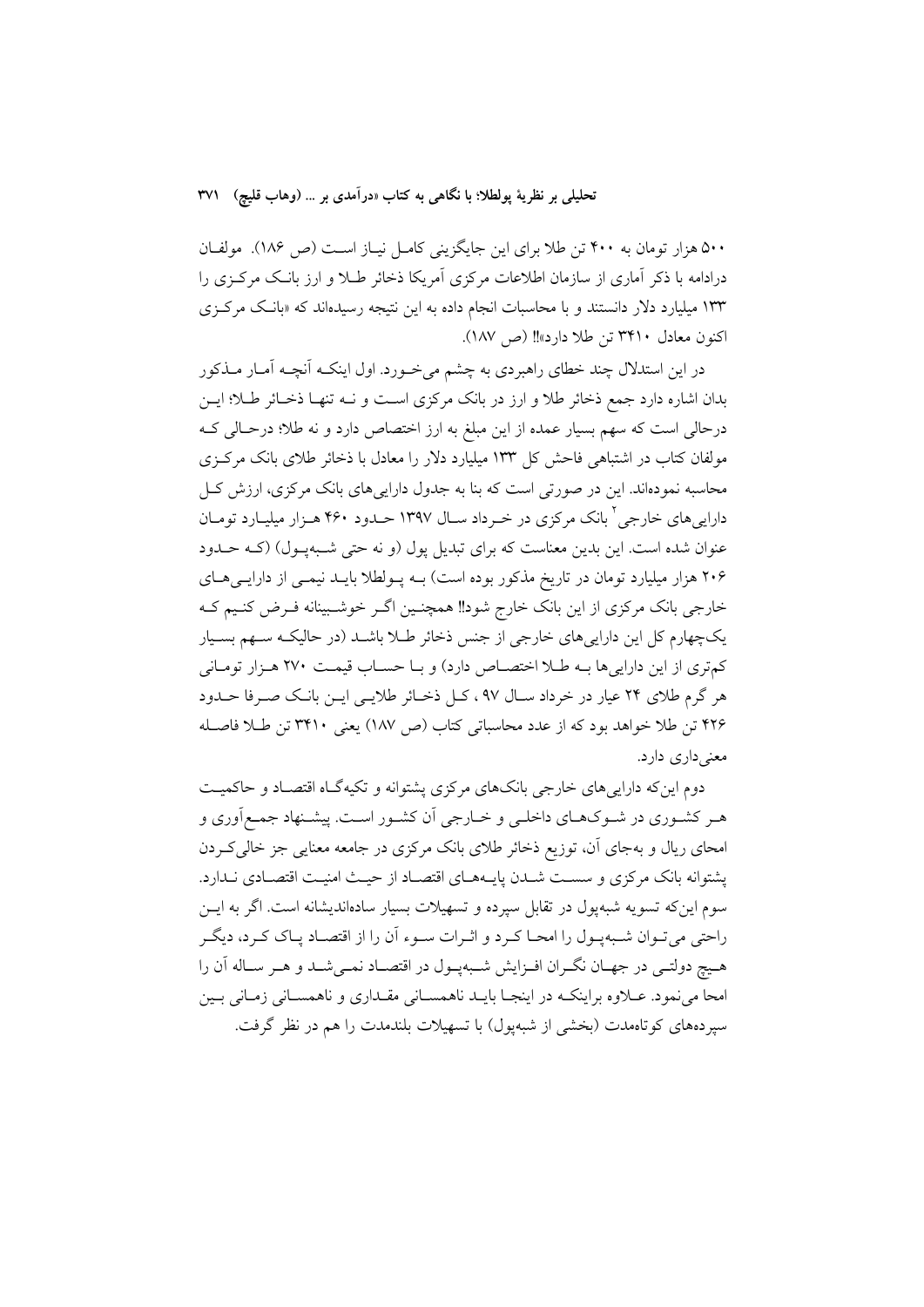۹. «امکان تقلب در ضرب سکه بسیار کمتر از امکان تقلب در جعـل ریـال و دلار اسـت ... زرگرها ابزارهای آسانی برای تشخیص عیار طلا دارند» (ص ۱۶۹).

نقد وارد بر این گزاره آن است که مولفان اثـر، حالـت خاصـی کـه یـک طـرف معاملـه همواره یک زرگر متخصص است را ملاک قرار دادهاند. حال آنکه افـراد عـامی در مبـادلات روزمره با یکدیگر از تخصص و تبحر زرگرها برخوردار نیستند و امکـان شناسـایی اخــتلاط طلا با فلز به ارزش و پایین آمدن عیار طلا را ندارند. گواه این بیان آنست که درحال حاضـر افراد جامعه، خرید سکه طلا را صرفا از سکهفروشی ها و صرافی هـای مجـاز و نــه از دســت مردم غریبه انجام میدهند و همیشه حضور یک زرگر معتبـر در یکســوی معــاملات طلایــی برای مردم ضروری احساس می شود. همچنین ارزش یک سکه بولطلا قطعـا از ارزش یـک برگ اسکناس ریال بالاتر است از این و انگیزه برای کاهش عبار طلا بیشتر از انگیزه جعبل برگه اسکناس خواهد بود.

 $\Lambda$ 

با صفر شدن خلق یول بانک مرکزی در شرایط پولطلا، خلق یول بانکهای تجاری هـم صفر می شود. این فرمول اقتصادی و خودکنترلی سیستمی پولطلا است … جلـوگیری از خیانت در یولطلای دیجیتال هم مکانیزم خودکنترل دارد. هنگامی کـه ضـراب سـکه پـا بانکدار، اعتباری بیشتر از مقدار طلای ذخیره شده صـادر کنـد، نسـبت قیمتـی طـلا بـا اعتبارش تغییر می کند ... در صورتی که اعتباراتی بیش از طلای موجود صادر شود، طلا به سرعت قیمتش افزایش پیدا می کند. در این وضعیت مـردم متوجـه خیانـت شـده و بهسرعت اصل طلای خود را مطالبه می کنند. مانند این است که احساس شـود موسسـه مالي اعتبارياي در حـال ورشكسـتگي اسـت. در اينجـا سيسـتم شـتاب مجبـور اسـت سوءاستفاده احتمالی اش را با فروش اموال خودش جبران کند و طلای مردم را بدهـد و در برابر این عمل مجرمانه مجازات شود (صص ١٧٧–١٧۶).

روشن است که در این استدلال، یک سادهانگاری لحاظ شده است. اولا اف ایش قیمت طلا متناسب با قیمت جهانی طلا در بازارهـای خــارجی نیــز اســت (چراکــه نمــیتــوان ارز اعتباری را از نظام اقتصادی دنیا حذف نمود) و صرف گران شــدن طــلا نمــه توانــد گوپــای صدور اعتبارات بیش از طلای ذخیره شده و نشانه رخداد خیانت (بـه قــول مولفــان) باشــد. دوم آنکه در یک اقتصاد با تعداد زیادی بانک، در یــی افــزایش قیمــت طــلا، ســیر دهگــذاران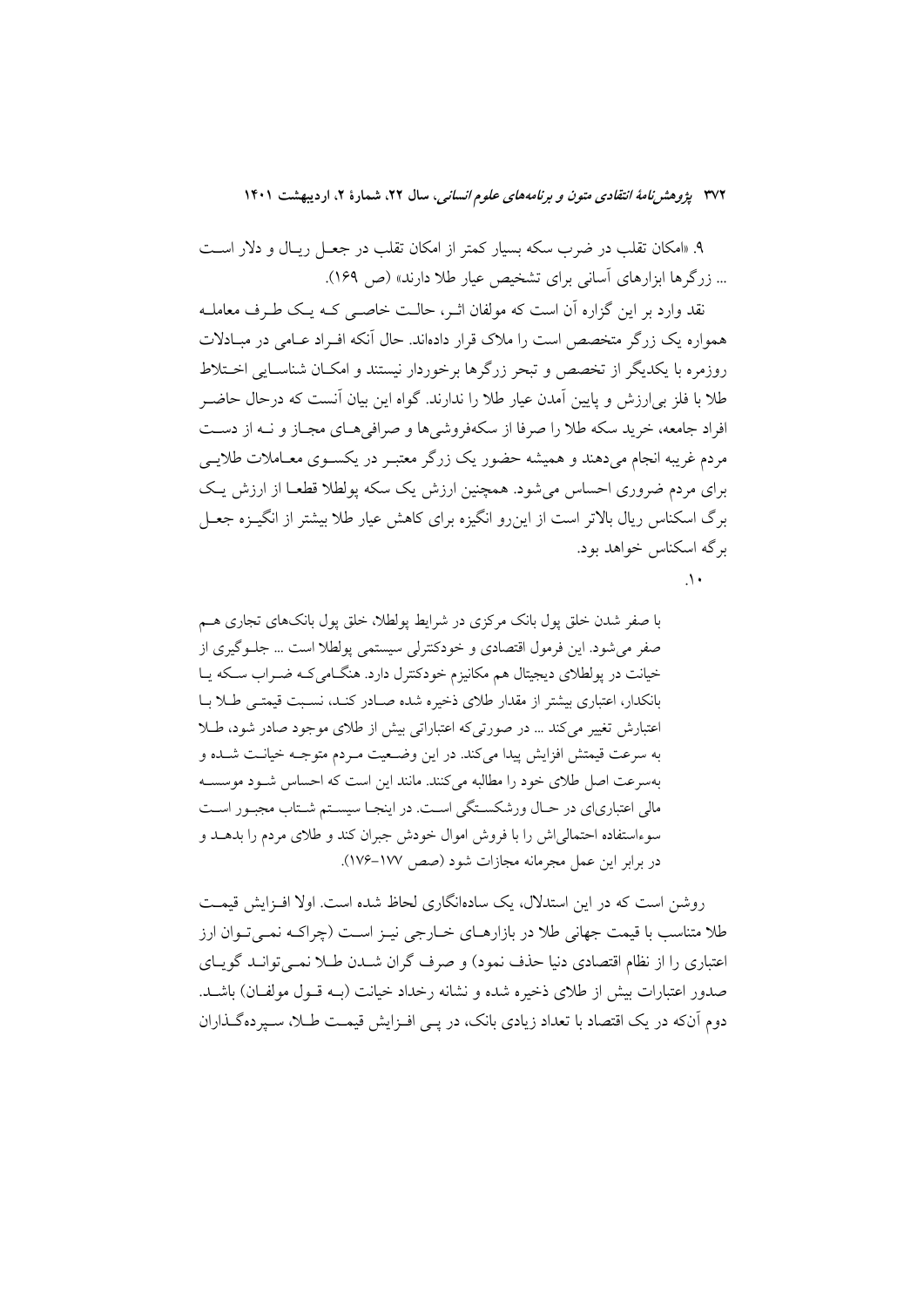پولطلا از کجا خواهند فهمید که صـدور اعتبـارات بـیش از طـلای ذخیـره شـده، ناشـی از عملکرد بانک خودشان است یا سایر بانکها تا عزم تنبیه کردن بانک خود را بنمایند!؟  $\lambda$ 

اگر کسی مدعی شود که در بستر نظام یول اعتباری، بر فرض کشوری مبی توانید دقیقیا مطابق تولید ناخالص ملی و هماهنگ با نرخ رشد، خلق پول کند، بازهم چنـین روشـی ظالمانه است. دلیلش آن است که بهره پول جدید را بانک می بـرد و ایــن یـک انحصــار ظالمانه است. نتيجه آنكه بر فرض محال، اگر كشورى بتواند طي چند دهه، نوسان پولي خود را صفر نگه دارد، بحث ظالمانــه بــودن پــول اعتبــاري همچنــان بــه قــوت خــود باقی است (ص ٢١٨).

مشخص نیست چرا مولفان کتـاب اصــرار بــر تقبــیح عملیــات بــانکی در هــر حالــت و صورتی دارند. در بانکداری بدون ربا سود تسهیلات و عملیات بـانکی (تـامینشـده از منبـع سیردهها) بنا به قاعده تبعیت نماء از اصل به سـیردهگـذاران تعلـق مـی گیـرد و بانـک صـرفا حقالوکاله خود را دریافت می دارد. حـال چنانچـه در یـی یـک فعالیـت اقتصـادی کـه بـا تسهيلات بانكي تامين مالي شده است سـودي حاصـل شـود، جـدا از سـهم توليدكننـده و تسهيلات گيرنده، سود تسهيلات هم به واسطه وكالت بانكي به سـيرده گــذار مـي رسـد و در مجموع بهره حاصل در جیب صـاحبان سـرمایه (سـپردهگـذاران) و عــاملان کــار و تــلاش اقتصادي (توليدكنندگان تسهيلاتگيرنده) جاي ميگيرد<sup>؟</sup>. چنانچــه انضــباط پــولي و رعايــت اصول ترازنامه بانکی رخ دهد سهم مدیریت بانک در جریان تخصیص منابع صـرفا دریافـت حق|لو كاله خواهد بود.

# ۶. نتيجه گيري

امروزه چالشهای خلق پول بــدون پشــتوانه در بــرهم زدن تعــادلهــای اقتصــادی و ایجــاد شکاف طبقاتی محل بحث و تبادل نظر محافل کارشناسی قرار دارد. ناظر بـه ایــن چــالش هــا، برخی از محققین ایدهای تحت عنوان «بهکـارگیری پـولطلا» را مطـرح کـردهانـد. براسـاس چهارچوب مفهومی این نظریه، افراد می توانند فعالیتهای پولی خود را از پـول اعتبــاری بــه طلا منتقل کنند. همچنین شرکتها و مؤسسات خصوصی می تواننـد از طـلا بـرای تقاضـای معباملاتی و ذخبایر احتبیاطی و همچنیین کارکردهبایی ماننید یرداخت حقیوق کارکنبان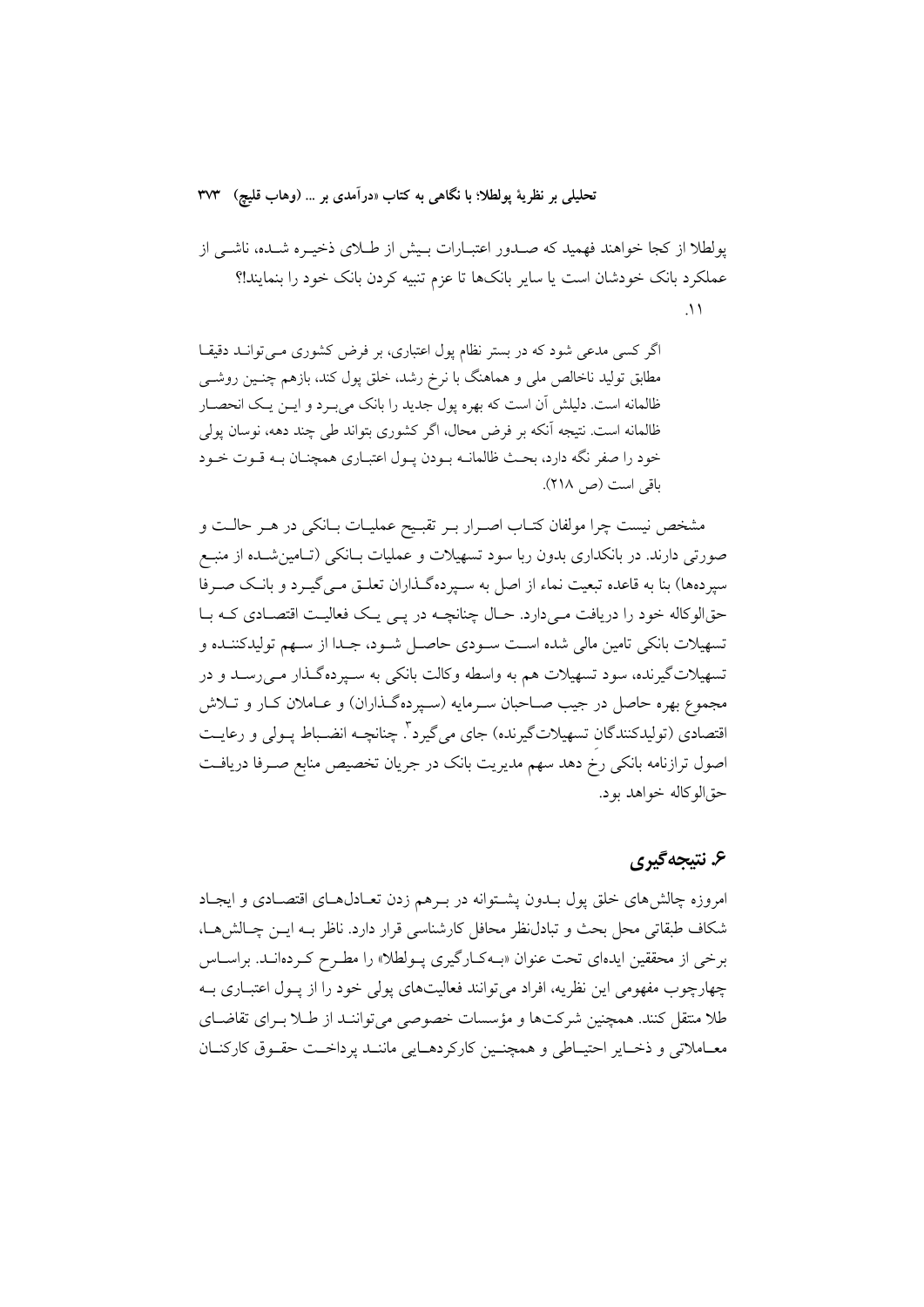استفاده کنند. افزون بر این پیشنهاد شده است نهادها و ارگانهای حاکمیتی مانند حـوزههـای علمیه، آستان قدس و به خصوص نهادهـای تحـت تحـریم هـم گـردش مـالی خـود را از «پول اعتباری» به «طلا» انتقال دهنـد. موافقـان طـرح جـايگزيني پـولطلا در مبـادلات مـالي معتقدند استفاده از طلا باعث میشود در طـولانیِمـدت ارزش پـول کـم نشـود، هـمچنـین قابلیت استفاده سریع از آن وجود دارد، همیشه و در همه جای دنیا مورد پسند و اقبـال بــوده و نگهداری و پسانداز آن آسان است؛ از سویی دیگـر شـبهه ربـوی در قـرض دادن آن نیـز ایجاد نمی شود؛ چرا که دقیقا معادل طلای قرض داده شده، بازپس گرفته مـی شـود و نیـازی بـه پرداخــت مــازاد (آنچنــان كــه در قــرض پــول اعتبــاري جهــت جبــران كــاهش ارزش مطرح است) به وجود نخواهد آمد. همچنین طرفداران این ایده بر این باورند که بهکارگیری «پولطلا» در جایگزینی کامل آن بهجای یول اعتباری، می توانــد باعــث عبـور از چــالش هــای خلق يول بدون يشتوانه شود و زمينه جديدي را در تحقـق عـدالت اقتصـادي و اجتمـاعي و كنترل حجم نقدينگي در اقتصاد بگشايد. گذشته از آنكه پيادهسازي اين طرح منجر بــه افــول «نهاد پول اعتباري» با پرچمداري دلار شده و مي توانيد «هژموني دلار» را در جهان بهچالش بكشد! گرچه برخي طرفـداران نظريــه پــولطلا، مخالفــان را بــه دســته اقتصــاددانان غربگرا و ليبرال و معارضان تمدن و سبک زندگي ايراني اسلامي منتسب مي کنند؛ امــا ايــن ادعا باعـث نمـي شـود كـه بـاب مداقـه و نقـد كارشناسـانه ايـن ايـده در محافـل علمـي و یادداشتهای تحلیلی بسته شود.

كتاب «درآمدي بر نظريه پــولطلا: نظــام پــولي تمــدن نــوين اســلامي» از برجســتهتــرين کتابهای نگارش شده در تبیین نظریه پولطلا است که می توان اّن را تلاشی دغدغــهمنــد بــا نیت رفع چالش،های نظام پولی و بانکی و ارائه الگویی جدید و ساختارشکنانه دانسـت کــه پیشنهاد جایگزینی کامل پولطلا به جای پول رایج در مناسـبات اقتصـادی را طـرح مـیکنـد. مقاله حاضر با نقـد و بررسـي كتـاب مـذكور سـعي در تبيـين مهمتـرين ايـرادات شـكلي و محتوايي اين اثر داشـته اسـت. بنـابر نتيجـه ايـن تحقيـق، نظريــه مـذكور از قــوت چنـداني برخوردار نیست و علیرغم ادعای مولفان نتوانسته است به ابهـامهـا و پرسـش۵هـای اساســی متقدين، پاسخ علمي و قانع كننده ارائه دهد. شايد اگر مولفان و طرفداران نظريــه پــولطلا بــر استفاده همزمـان از طــلا در مبــادلات اقتصــادي (و نــه حــذف كامــل يــول اعتبــاري) تاکید می کردند، این اثر می توانست کاربردهای پیشتری در اقتصاد امروز داشته باشد.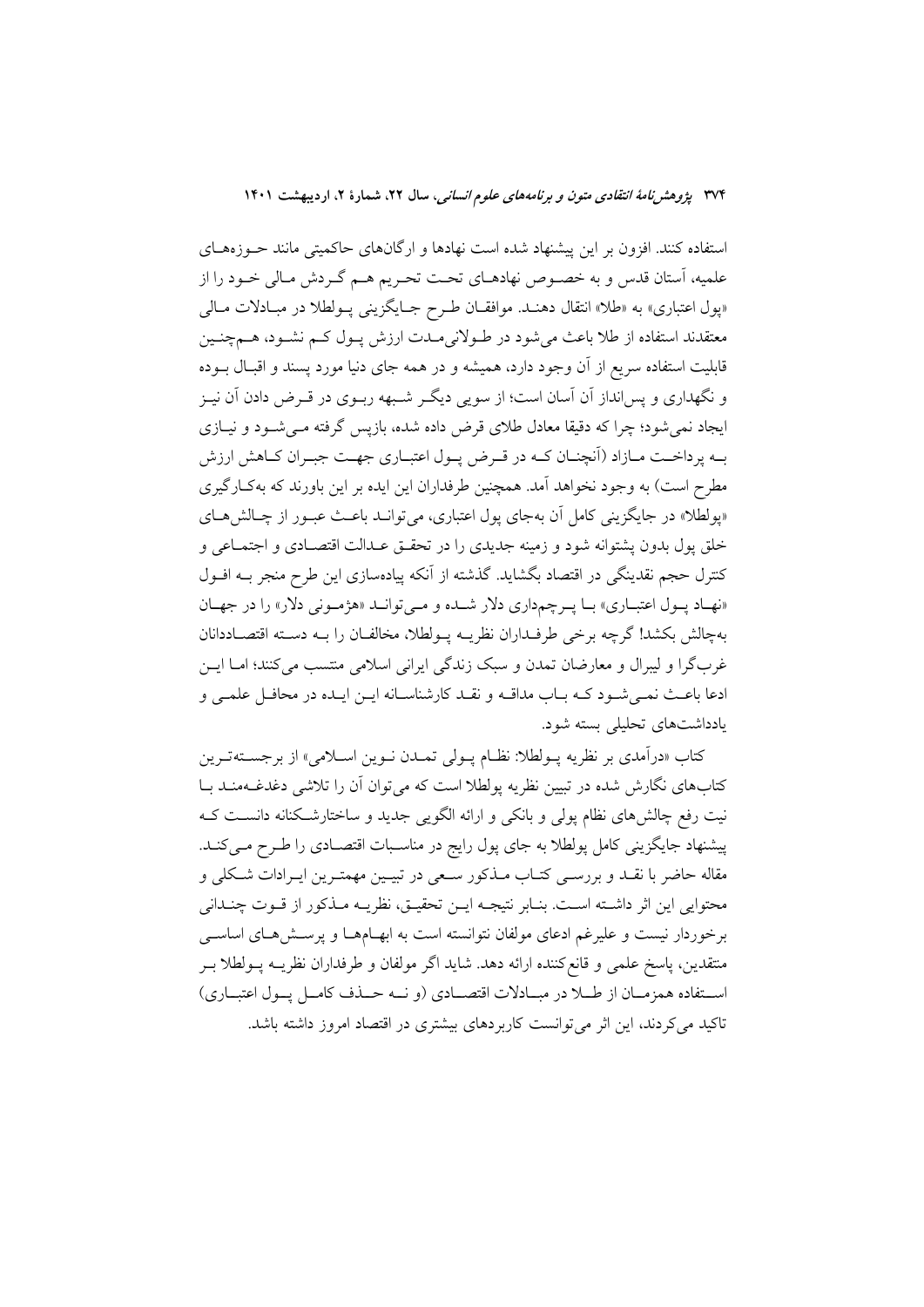توصیه آخر آنکه اولا بهنظر می٫رسد انتساب مخالفان یـک ایــده بــه یــک طیـف تفکــری خاص، تنها باعث مسدود شدن باب مباحثـات علمـي و كارشناسـي شـده و نتيجـهاي جـز انزوای نظریهپردازان هم سو و محرومیت خودساخته از نظرات سازنده، اصـلاحی و تکمیلــی در بر نخواهد داشت. رعایت این نکته زمانی بیشتر احساس می شود که تمسـک بــه فرهنـگ تمدن اسلامی ایرانی پشتیبان و مبنـای خلـق ایـده از سـوی ایـدهیـردازان عنـوان مـی شـود. ثانیا چالش۵ای وضعیت فعلی خلق یول از حیث اثر گذاری سوء بـر جریــانهــای اقتصــادی قابل کتمان و انکار نیست؛ اما بهتر آنست که راهحل رفع و یا تخفیـف ایــن چــالش۵هــا را در پیشنهاداتی همچون التزام بیشتر نظام بـانکی بـه اسـتفاده متناسـب از عقـود کارآمـد شـرعی، تقویت و تکمیل الگوهای مطلــوب ذخیــره قــانونی در بانکــداری اســلامی، پیگیــری بهبــود فرآیندهای بانکداری مرکزی از جملـه اجـرای سیاسـتهـای پـولی بـا ابزارهـای مشـروع، بازنگری و اصلاح نظام حسابداری و حسابرسی، تقویت نهاد نظارت شرعی، افــزایش ســطح پیوند نظام پولی با بخش واقعی اقتصاد و مباحثی از این دست دنبال کنیم.

#### یے نوشتھا

- ۱. نظریه یا تئوری (Theory)، نوعی بیان خلاصه و خردمندانه و منطقی حاصـل از اندیشـیدن دربـاره يک پديده بوده؛ و يا از نتايج چنين انديشه و تفكري است. چنـين شـيوه انديشـيدن خردمندانــه و منطقي اي، غالباً با فر آيندهايي مانند مطالعه و مشاهده يا تحقيق همراه است. نظريهها ممكــز اســت علمي يا غيرعلمي (يا به ميزان كمتر تاثير يافته از علم) باشند (Weiner, 1996).
- ۲. دارایی های خارجی بانک مرکزی عبارتند از: طلا، طلا نزد صندوق بینالمللـی پـول، ارز، ارزهـای تهاتری، سهیمه و سـهام در مؤسسات بین|لمللی و حق برداشت مخصوص.
- ۳. البته با دخیل شدن سرمایه سهامداران بانک و ایجـاد منـابع مشـاعی، سـهمی از سـود مشـاعی بـه سهامداران هم خواهد رسيد.

#### كتابنامه

ابن منظور، جمــالالــدين (۱۴۱۴ق)، *لســانالعــرب*، بيــروت: دار الفكــر للطباعــه و النشــر و التوزيــع، چاپ سوم. حلي، حسن بن يوسف (١۴٢٠ ق.)، *تذكرهُ الفقهاء*، قم: موسسهي آل|لبيت.